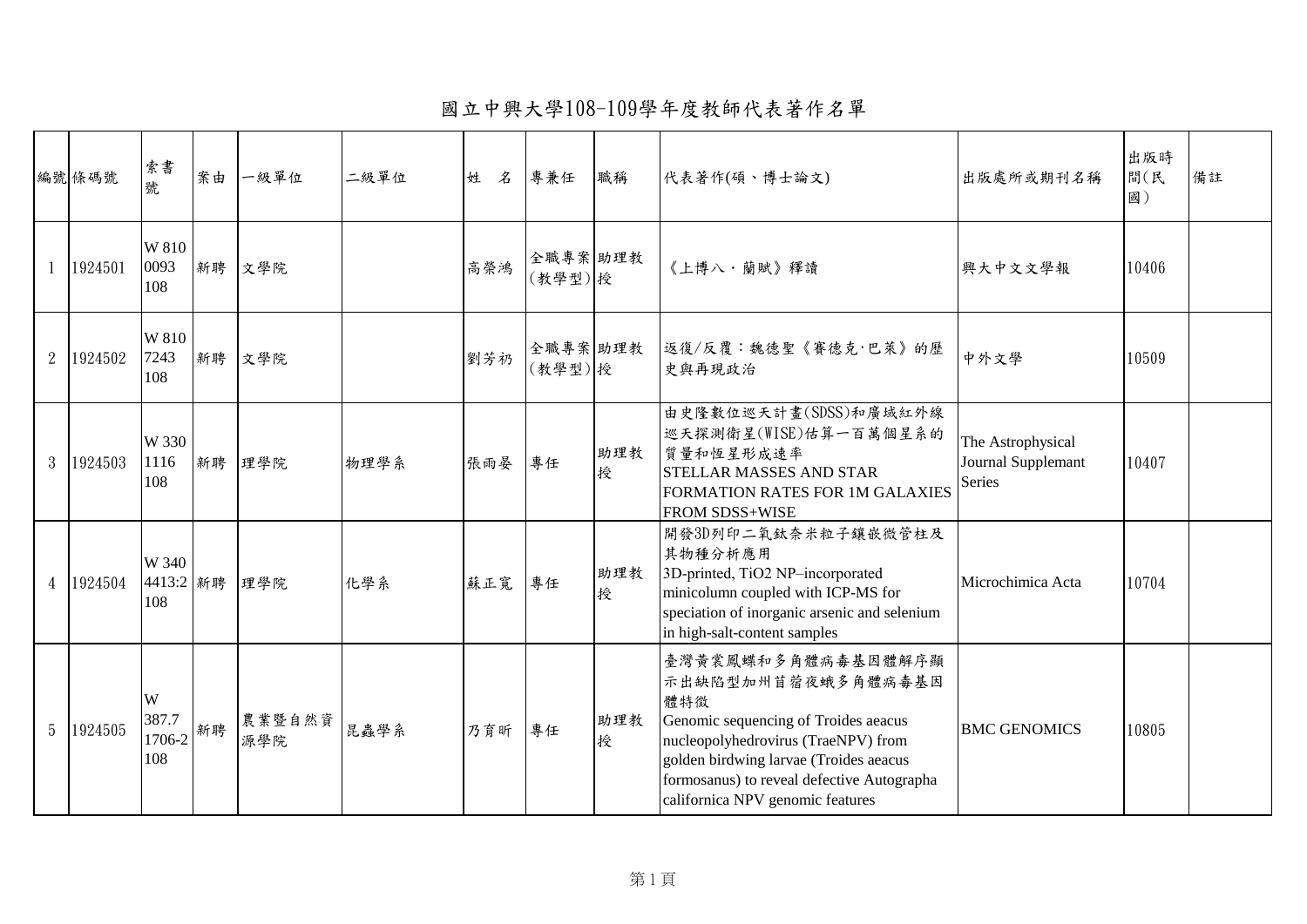國立中興大學108-109學年度教師代表著作名單

|                | 編號條碼號        | 索書<br>號                     | 案由 | 一級單位          | 二級單位               | 名<br>姓 | 專兼任 | 職稱       | 代表著作(碩、博士論文)                                                                                                                              | 出版處所或期刊名稱                                                     | 出版時<br>間(民<br>國) | 備註   |
|----------------|--------------|-----------------------------|----|---------------|--------------------|--------|-----|----------|-------------------------------------------------------------------------------------------------------------------------------------------|---------------------------------------------------------------|------------------|------|
| 6 <sup>1</sup> | 1924506      | W<br>431.2<br>8723-2<br>108 | 新聘 | 農業暨自然資<br>源學院 | 應用經濟學系             | 鄭佳宜    | 專任  | 助理教<br>授 | 台灣有機驗證農業之空間影響分析<br>Impacts of Spatial Clusters on Certified<br>Organic Farming in Taiwan                                                  | Sutainability                                                 | 10805            |      |
|                | 1924507 1117 | W 446<br>108                | 新聘 | 工學院           | 機械工程學系             | 張弘岳    | 專任  | 助理教<br>授 | 信號補償式主動噪音消除耳機應用於噪音<br>下聽力測試<br>Compensated active noise cancellation<br>earphone for audiometric screening tests in<br>noisy environments | <b>INTERNATIONAL</b><br><b>JOURNAL OF</b><br><b>AUDIOLOGY</b> | 10806            |      |
| 8              | 1924508      | W<br>312.9<br>0744<br>108   | 新聘 |               | 電機資訊學院 資訊科學與工程學郭妹好 |        | 專任  | 助理教<br>授 | 具糾纏態之量子啟發式演算法解決最佳化<br>問題<br>Entanglement Enhanced Quantum-inspired<br>Search Algorithm for Solving Optimization<br>Problem                | 國立暨南國際大學                                                      | 10707            | 博士論文 |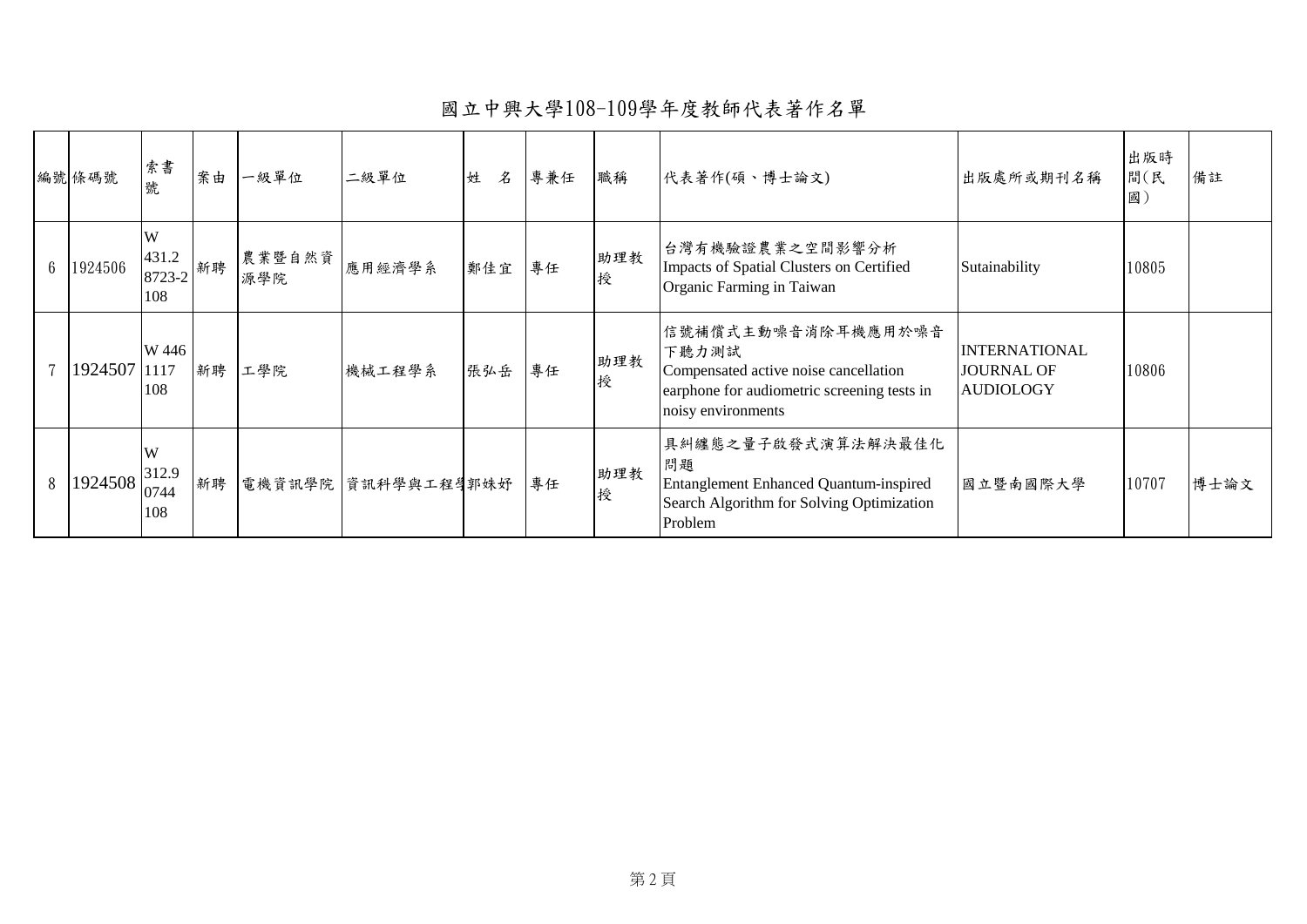國立中興大學108-109學年度教師代表著作名單

|   | 編號條碼號                 | 索書<br>號                           | 案由 | 一級單位          | 二級單位   | 姓<br>名 | 專兼任 | 職稱  | 代表著作(碩、博士論文)                                                                                                                                                                                                                                                                                         | 出版處所或期刊名稱                             | 出版時<br>間(民<br>國) | 備註 |
|---|-----------------------|-----------------------------------|----|---------------|--------|--------|-----|-----|------------------------------------------------------------------------------------------------------------------------------------------------------------------------------------------------------------------------------------------------------------------------------------------------------|---------------------------------------|------------------|----|
| 9 | 1924509 2613-3 升等 文學院 | W 601<br>108                      |    |               | 歷史學系   | 吳政憲    | 專任  | 教授  | 帝國之弦:日治時期臺日海底電纜之研究<br>$(1895-1945)$                                                                                                                                                                                                                                                                  | 稻香出版社                                 | 10707            |    |
|   | 10 1924510            | W<br>432.73<br>1063-2<br>108      | 升等 | 農業暨自然資<br>源學院 | 水土保持學系 | 王咏潔    | 專任  | 副教授 | 以單束雷射地形掃描評估土讓侵蝕過程:<br>實驗室案例分析<br>Evaluating the Erosion Process from a Single- Water<br>Stripe Laser-Scanned Topography: A<br><b>Laboratory Case Study</b>                                                                                                                                           |                                       | 10707            |    |
|   | 11 1924511            | W<br>387.7<br>$13363-2$ 升等<br>108 |    | 農業暨自然資<br>源學院 | 昆蟲學系   | 梁國汶    | 專任  | 副教授 | 公園規模、城郊森林溢出和環境過濾對城<br>市公園螞蟻組合的多樣性、結構和型態的<br>影響<br>Effects of park size, peri-urban forest<br>spillover, and environmental filtering on<br>diversity, structure, and morphology of ant<br>assemblages<br>in urban park                                                                                | <b>Urban Ecosystems</b>               | 10808            |    |
|   | 12 1924512            | W 432<br>0832-2 升等<br>108         |    | 農業暨自然資<br>源學院 | 農藝學系   | 許奕婷    | 專任  | 副教授 | 一氧化氮在離層酸依賴性與非依賴性途徑<br>下調節氣化鈉誘導水稻幼苗跟甲硫氨酸氧<br>化物還原酶A和B之基因表現<br>Abscisic acid-dependent nitric oxide pathway<br>and abscisic acid-independent nitric oxide<br>routes differently modulate NaCl stress<br>induction of the gene expression of<br>methionine sulfoxide reductase A and B in<br>rice roots | <b>Journal of Plant</b><br>Physiology | 10712            |    |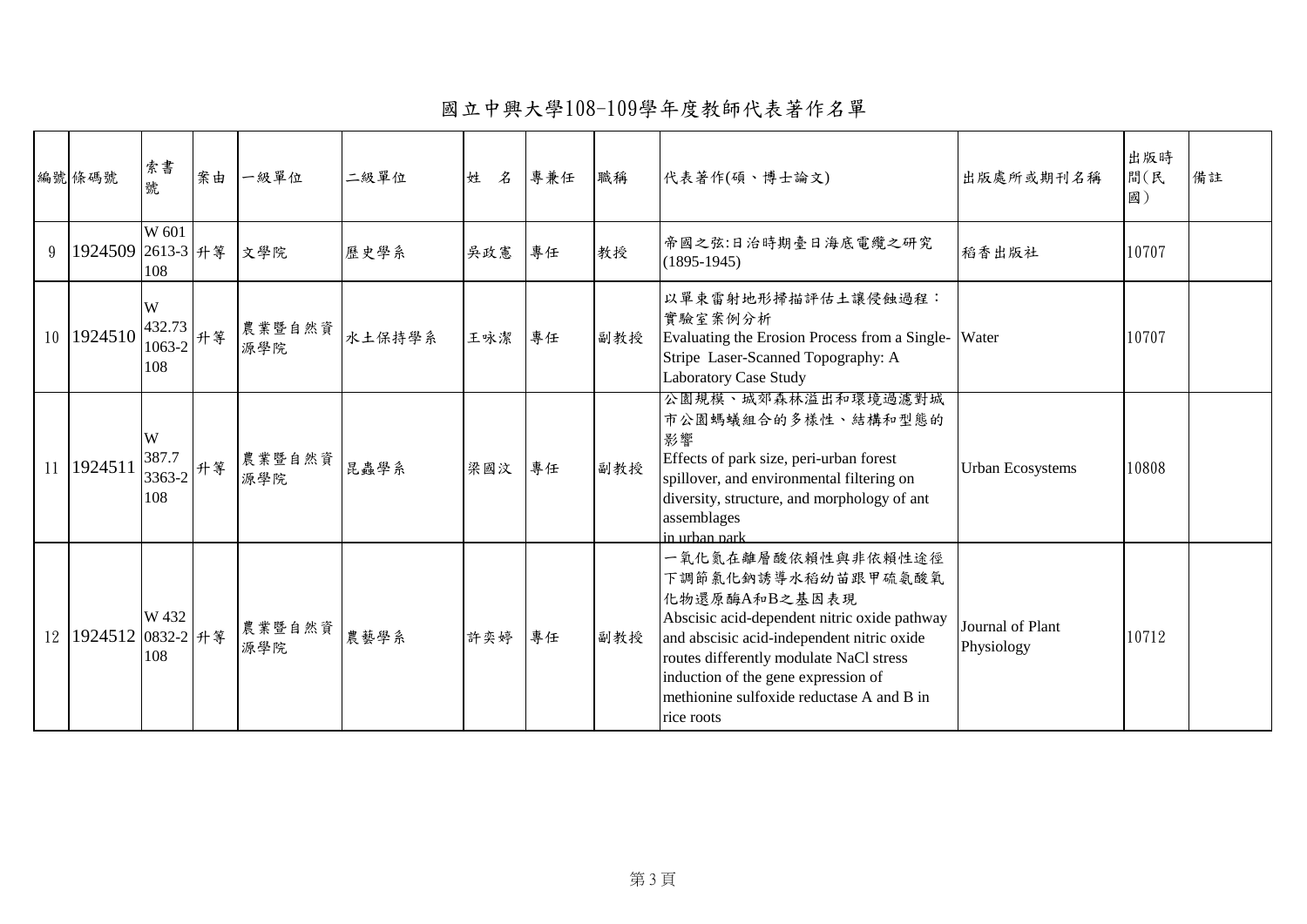國立中興大學108-109學年度教師代表著作名單

| 編號條碼號                | 索書<br>號                      | 案由 | 一級單位          | 二級單位        | 姓<br>名 | 專兼任 | 職稱  | 代表著作(碩、博士論文)                                                                                                                                                                                             | 出版處所或期刊名稱                                              | 出版時<br>間(民<br>國) | 備註 |
|----------------------|------------------------------|----|---------------|-------------|--------|-----|-----|----------------------------------------------------------------------------------------------------------------------------------------------------------------------------------------------------------|--------------------------------------------------------|------------------|----|
| 13 1924513 4421-2 升等 | W 437<br>108                 |    | 農業暨自然資<br>源學院 | 動物科學系       | 黄秀琳    | 專任  | 副教授 | 以新的TMIGD1基因標記鑑別高受精機率<br>菜鴨<br>A new DNA marker of the TMIGD1 gene<br>used to identify high fertilization rates in<br>Tsaiya ducks (Anas platyrhynchos)                                                   | J.Reprod.Develop                                       | 10710            |    |
| 14 1924514 6         | W<br>436.70<br>7733-3<br>108 | 升等 | 農業暨自然資<br>源學院 | 實驗林管理處      | 邱清安    | 專任  | 研究員 | 臺灣之子遺樹種昆欄樹(昆欄樹科):整體分<br>布模擬與氣候變遷衝擊<br>The Relic Trochodendron aralioides Siebold<br>& Zucc. (Trochodendraceae) in Taiwan:<br>Ensemble Distribution Modeling and Climate<br><b>Change Impacts</b>         | Frorest                                                | 10901            |    |
| 15 1924515 3123-2 升等 | W 463<br>108                 |    | 農業暨自然資<br>源學院 | 食品暨應用生物利江伯源 |        | 專任  | 教授  | γ米糠醇/藻油自乳化海藻酸鈉凝膠球粒至<br>特性評估<br>Preparation and Evaluation of Release<br>Formulation of -Oryzanol/Algae Oil Self-<br>Emulsified with<br><b>Alginate Beads</b>                                             | <b>Marine Drugs</b>                                    | 10803            |    |
| 16 1924516 4659-3 升等 | W 432<br>108                 |    | 農業暨自然資<br>源學院 | 農藝學系        | 楊靜瑩    | 專任  | 教授  | 乙烯訊號參與種子在淹水下的萌發和抗氧<br>化反應之誘發增加水稻幼苗之淹水耐受性<br>Ethylene signaling involves in seeds<br>germination upon submergence and<br>antioxidant response elicited confers<br>submergence tolerance to rice seedlings | Rice                                                   | 10804            |    |
| 17 1924517 4237-2 升等 | W 319<br>108                 |    | 理學院           | 應用數學系       | 彭冠舉    | 專任  | 副教授 | 適用於卷積式稀疏模型的字典學習問題之<br>可調性乘數交替法<br>Adaptive ADMM for Dictionary Learning in<br>Convolutional Sparse Representation                                                                                        | <b>IEEE</b> Transactions on<br><b>Image Processing</b> | 10807            |    |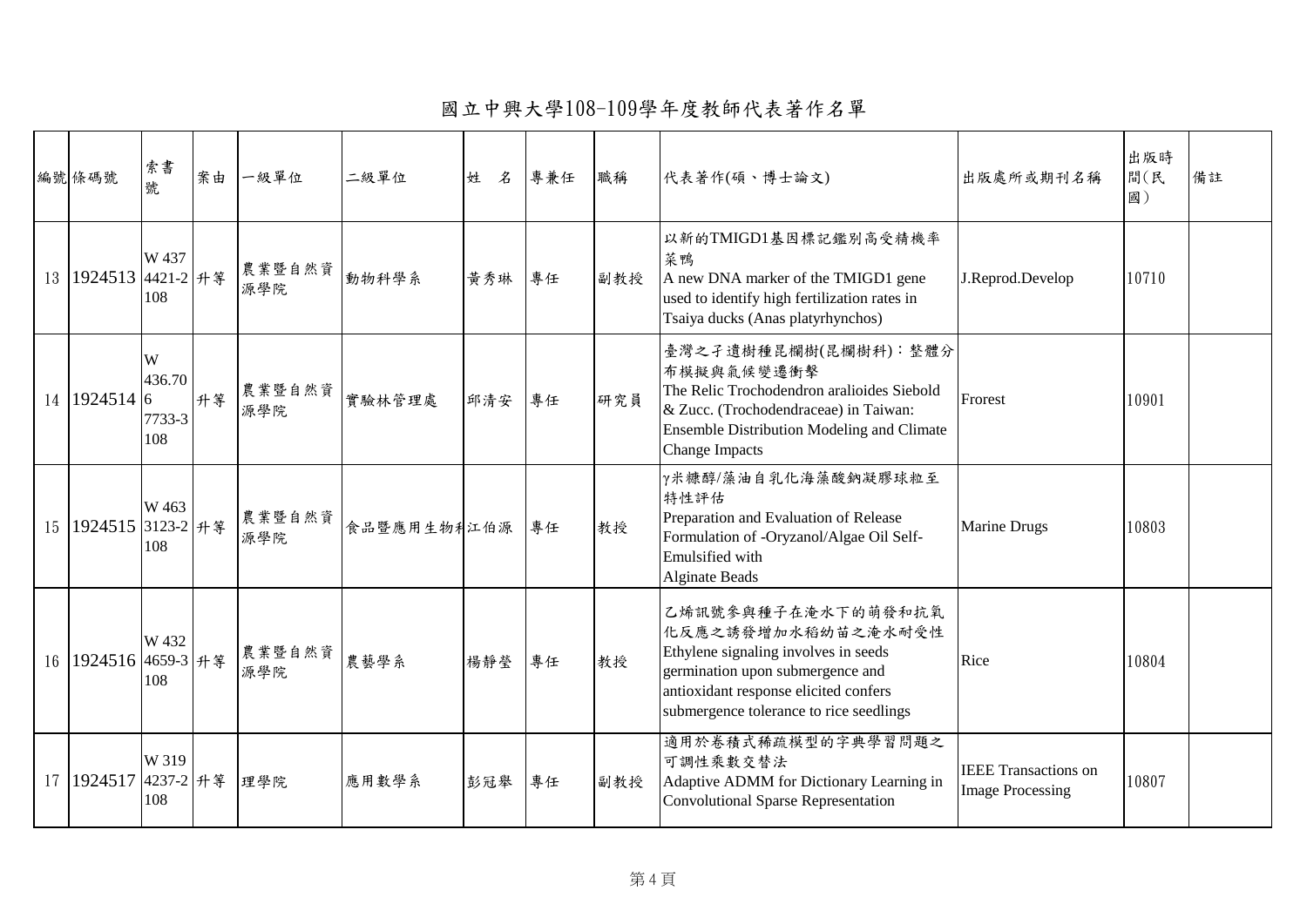國立中興大學108-109學年度教師代表著作名單

|                 | 編號條碼號             | 索書<br>號                           | 案由 | 一級單位  | 二級單位   | 姓<br>名 | 專兼任 | 職稱  | 代表著作(碩、博士論文)                                                                                                                                                                       | 出版處所或期刊名稱                                                 | 出版時<br>間(民<br>國) | 備註 |
|-----------------|-------------------|-----------------------------------|----|-------|--------|--------|-----|-----|------------------------------------------------------------------------------------------------------------------------------------------------------------------------------------|-----------------------------------------------------------|------------------|----|
| 18 <sup>1</sup> | 1924518 1143-2 升等 | W 330<br>108                      |    | 理學院   | 物理學系   | 張志軍    | 專任  | 教授  | 無雜質簡諧振子陣列中由交互作用之光子<br>所引起的電阻震盪與零電阻效應<br><b>Dressed Photons Induced Resistance</b><br>Oscillation and Zero Resistance in Arrayed<br>Simple Harmonic Oscillators with No<br>Impurity | <b>SCIENTIFIC REPORTS 10511</b>                           |                  |    |
| 19              | 1924519 7521-2 升等 | W 441<br>108                      |    | 工學院   | 土木工程學系 | 陳佳正    | 專任  | 副教授 | 評估近十年來台灣之颱風災害:重現期分<br>析與災損預測<br>Assessing typhoon damages to Taiwan in the<br>recent decade: return period analysis and loss<br>prediction                                         | Natural Hazards                                           | 10703            |    |
| 20              | 1924520           | W<br>445.9<br>$17526-2$ 升等<br>108 |    | 工學院   | 環境工程學系 | 陳佳吟    | 專任  | 副教授 | 二維二硫化钼於水環境中之化學穩定性與<br>轉化<br>Chemical stability and transformation of<br>molybdenum disulfide nanosheets in<br>environmental media                                                  | Environmental<br>Science&Technology                       | 10805            |    |
| 21              | 1924521 4453-2 升等 | W 360<br>108                      |    | 生命科學院 | 生命科學系  | 林振祥    | 專任  | 副教授 | 利用植物性資材引發植物抗熱逆境和番茄<br>黄化捲葉泰國病毒<br>Priming of Plant Resistance to Heat Stress and<br><b>Tomato Yellow Leaf Curl Thailand Virus</b><br>With Plant-Derived Materials                  | Frontiers in Plant<br>Science                             | 10807            |    |
| 22              | 1924522           | W<br>437.2<br>0719-2 升等<br>108    |    | 獸醫學院  | 獸醫學系   | 郭致榮    | 專任  | 副教授 | 結核分枝桿菌纖連蛋白Apa之功能與結構探<br>討<br>Functional and structural investigations of<br>fibronectin-binding protein Apa from<br>Mycobacterium tuberculosis                                     | Biochimica et Biophysica<br>Acta(BBA)-General<br>Subjects | 10809            |    |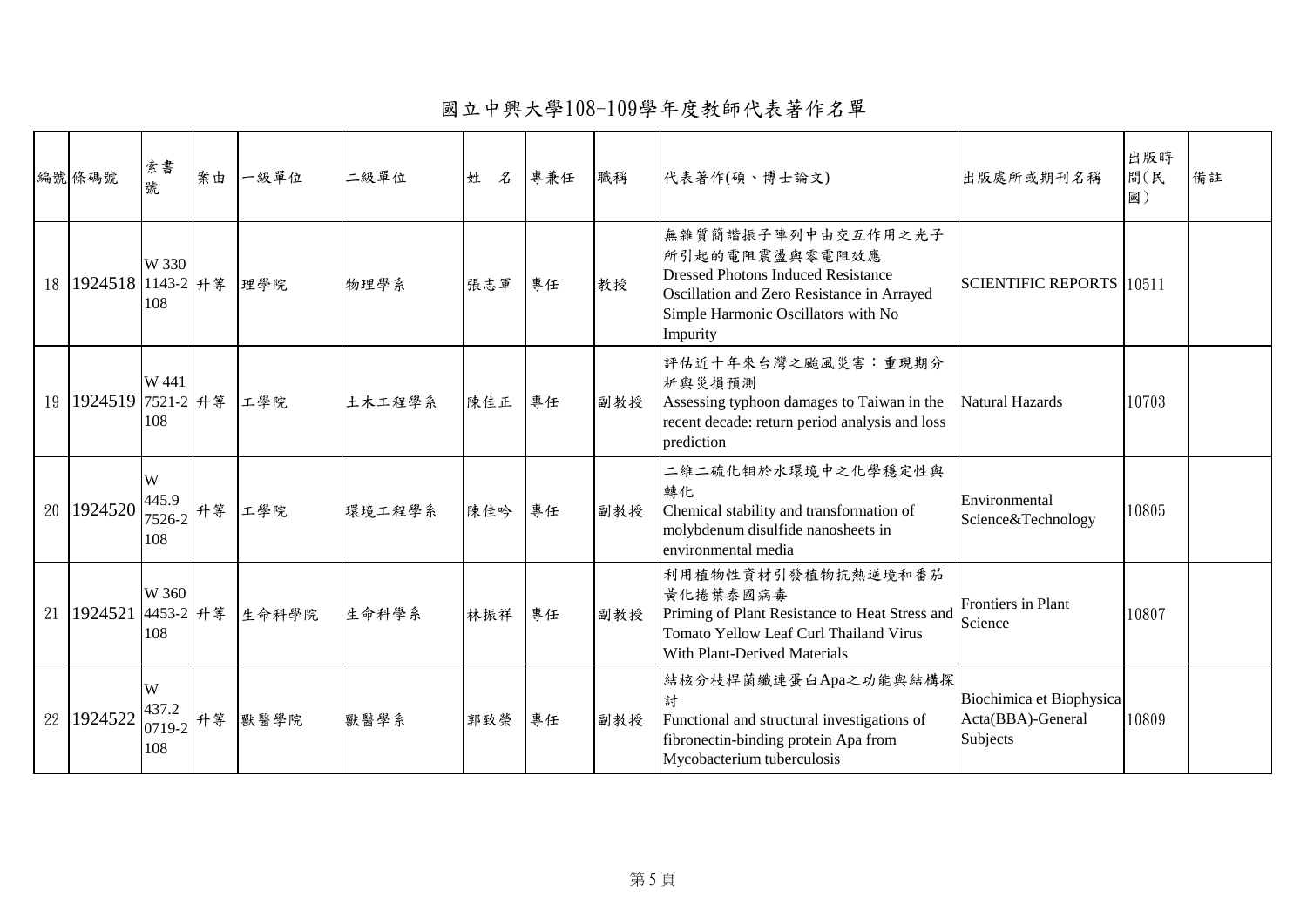國立中興大學108-109學年度教師代表著作名單

| 編號條碼號                    | 索書<br>號                        | 案由 | 一級單位          | 二級單位        | 名<br>姓 | 專兼任                | 職稱       | 代表著作(碩、博士論文)                                                                                                                                                                                                   | 出版處所或期刊名稱                                    | 出版時<br>間(民<br>國) | 備註 |
|--------------------------|--------------------------------|----|---------------|-------------|--------|--------------------|----------|----------------------------------------------------------------------------------------------------------------------------------------------------------------------------------------------------------------|----------------------------------------------|------------------|----|
| 23 1924523               | W<br>528.9<br>3123-2 升等<br>108 |    | 體育室           |             | 江信宏    | 全職專案 助理教<br>(一般型)授 |          | 利用決策樹分析日本200公尺個人混合式選<br>手之各泳姿成績<br>Analysis of Swimming Strokes of 200 Meters 大專體育學刊<br><b>Individual Medley</b><br>for Japanese Swimmers Using a Decision Tree                                                |                                              | 10803            |    |
| 24   1924524   1161-2 改聘 | W 494<br>108                   |    | 管理學院          | 企業管理學系      | 張曼玲    | 專任                 | 副教授      | 領導者偏袒之中介模式<br>A mediation model of leaders' favoritism                                                                                                                                                         | <b>Personnel Review</b>                      | 10711            |    |
| 25 1924525               | W<br>387.7<br>7242<br>108      | 新聘 | 農業暨自然資<br>源學院 | 昆蟲學系        | 劉校生    | 兼任                 | 教授       | 降解自噬反應經由選擇性調節CCND1及<br>MIR224兩個致癌因子影響肝癌之進展<br>Degradative autophagy selectively regulates<br>CCND1 (cyclin D1) and MIR224, two<br>oncogenic factors involved in hepatocellular<br>carcinoma tumorigenesis      | Autophagy                                    | 108.01           |    |
| 26 1924526 4672          | W 363<br>108                   | 新聘 | 生命科學院         | 生物醫學研究所 楊勝舜 |        | 兼任                 | 副教授      | 心智健康之慢性C型肝炎患者接受抗病毒藥BIOLOGICAL<br>物治療後發生非精神症心智疾病風險評估<br>Risk of nonpsychotic mental disorders<br>development in antiviral-treated mentally<br>healthy chronic hepatitis C patients: A<br>population-based study | <b>JOURNAL OF</b><br><b>CHEMISTRY</b>        | 107.06           |    |
| 27 1924527               | W 363<br>8014<br>108           | 新聘 | 生命科學院         | 生物醫學研究所 曾政森 |        | 兼任                 | 助理教<br>授 | 動態性血中上皮生長因子受體基因突變狀<br>態作為上皮生長因子受體基因突變之肺腺<br>癌患者接受上皮生長因子受體抑制劑療效<br>之預測指標<br>Dynamic Plasma EGFR Mutation Status as a<br>Predictor of EGFR-TKI Efficacy in Patients<br>with EGFR-Mutant Lung Adenocarcinoma      | Journal of Thoracic<br>Oncology <sup>®</sup> | 104.04           |    |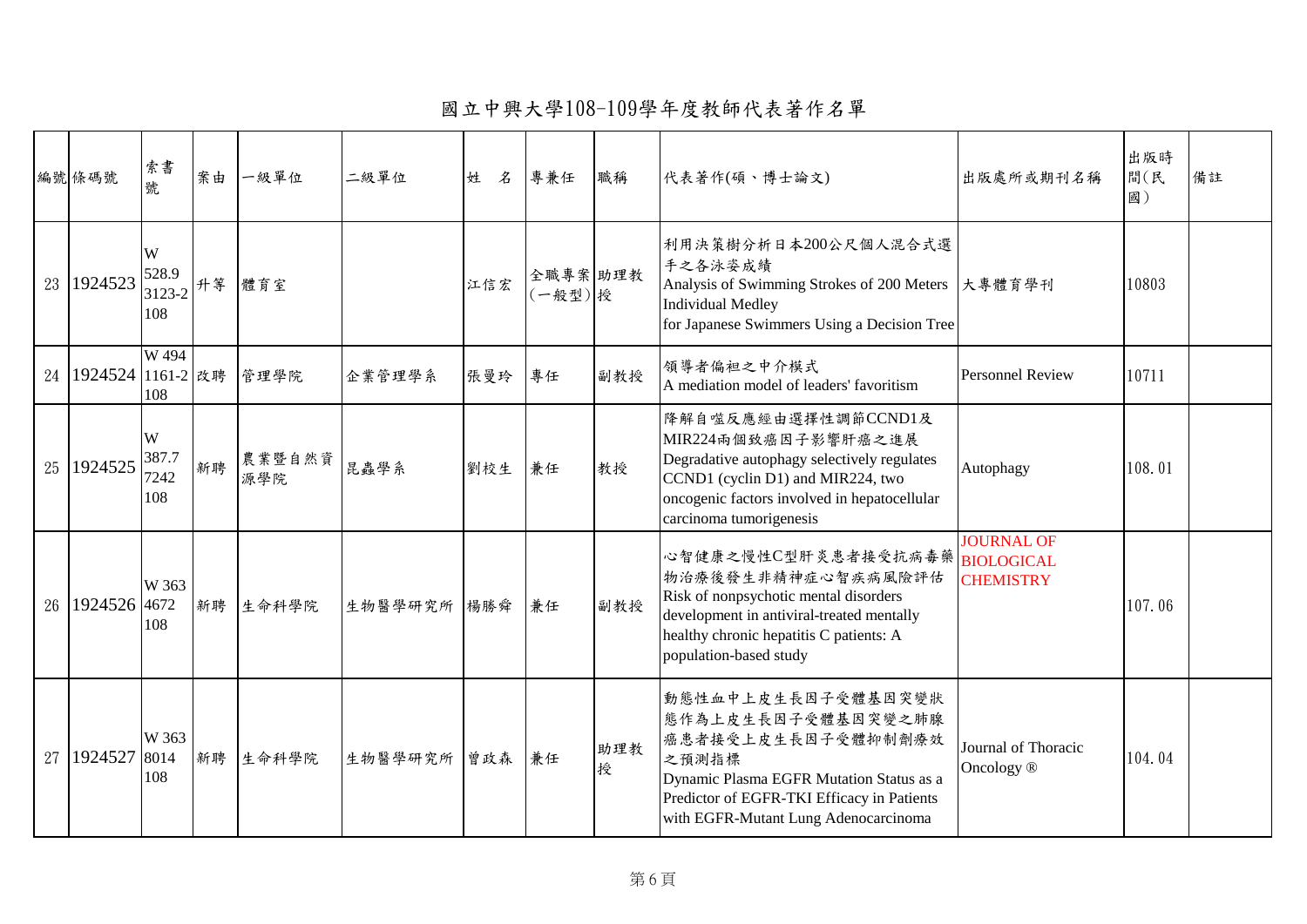國立中興大學108-109學年度教師代表著作名單

| 編號條碼號               | 索書<br>號              | 案由 | 一級單位  | 二級單位        | 名<br>姓 | 專兼任 | 職稱       | 代表著作(碩、博士論文)                                                                                                                                                                                                                                                                                               | 出版處所或期刊名稱                    | 出版時<br>間(民<br>國) | 備註   |
|---------------------|----------------------|----|-------|-------------|--------|-----|----------|------------------------------------------------------------------------------------------------------------------------------------------------------------------------------------------------------------------------------------------------------------------------------------------------------------|------------------------------|------------------|------|
| 28 1924528          | W 363<br>1027<br>108 | 新聘 | 生命科學院 | 生物醫學研究所 王俊興 |        | 兼任  | 助理教<br>授 | 比較糖化血色素,空腹與兩小時血糖在接<br>受心導管檢查的患者篩檢血糖代謝異常<br>Comparing HbA1c, fasting and 2-h plasma<br>glucose for screening for abnormal glucose<br>regulation in patients undergoing coronary<br>angiography                                                                                                              | Clin Chem Lab Med            | 104.08           |      |
| 29 1924529 6017     | W 363<br>108         | 新聘 | 生命科學院 | 生物醫學研究所 呂建興 |        | 兼任  | 助理教<br>授 | 在卵巢癌腹腔化療時在加入紫杉醇是否會<br>增加生存率?傾向評分匹配的世代研究<br>Does adding intraperitoneal paclitaxel to<br>standard intraperitoneal regimen yield<br>incremental survival? A propensity<br>score-matched cohort study                                                                                                         | Chinese Journal of<br>Cancer | 105.09           |      |
| 30 1924530 8020     | W 363<br>108         | 新聘 | 生命科學院 | 生物醫學研究所 曾崇育 |        | 兼任  | 助理教<br>授 | 電針在ST36 穴位在慢性類固醇誘發胰島素<br>減敏大鼠降血糖效果及其降血糖有關的傳<br>遞路徑相關研究<br>The study of hypoglycemic effect of<br>electroacupuncture by reducing insulin<br>resistance in chronic steroid induced insulin<br>resistance rats and signaling pathways<br>associated with hypoglycemic activity of ST<br>36 electroacupuncture | 國立清華大學                       | 105.03           | 博士論文 |
| 31   1924531   8704 | W 363<br>108         | 新聘 | 生命科學院 | 生物醫學研究所 鄭文郁 |        | 兼任  | 助理教<br>授 | 骨髓内剝脫和佐劑生長抑素類似物對生長<br>激素-垂體巨噬細胞的長期影響:單一研究<br>所10年的經驗<br>Long-term effects of intracapsular debulking<br>and adjuvant somatostatin analogs for growth<br>hormone-secreting pituitary macroadenoma:<br>10 years of experience in a single institute                                                          | World Neurosurgery           | 108.02           |      |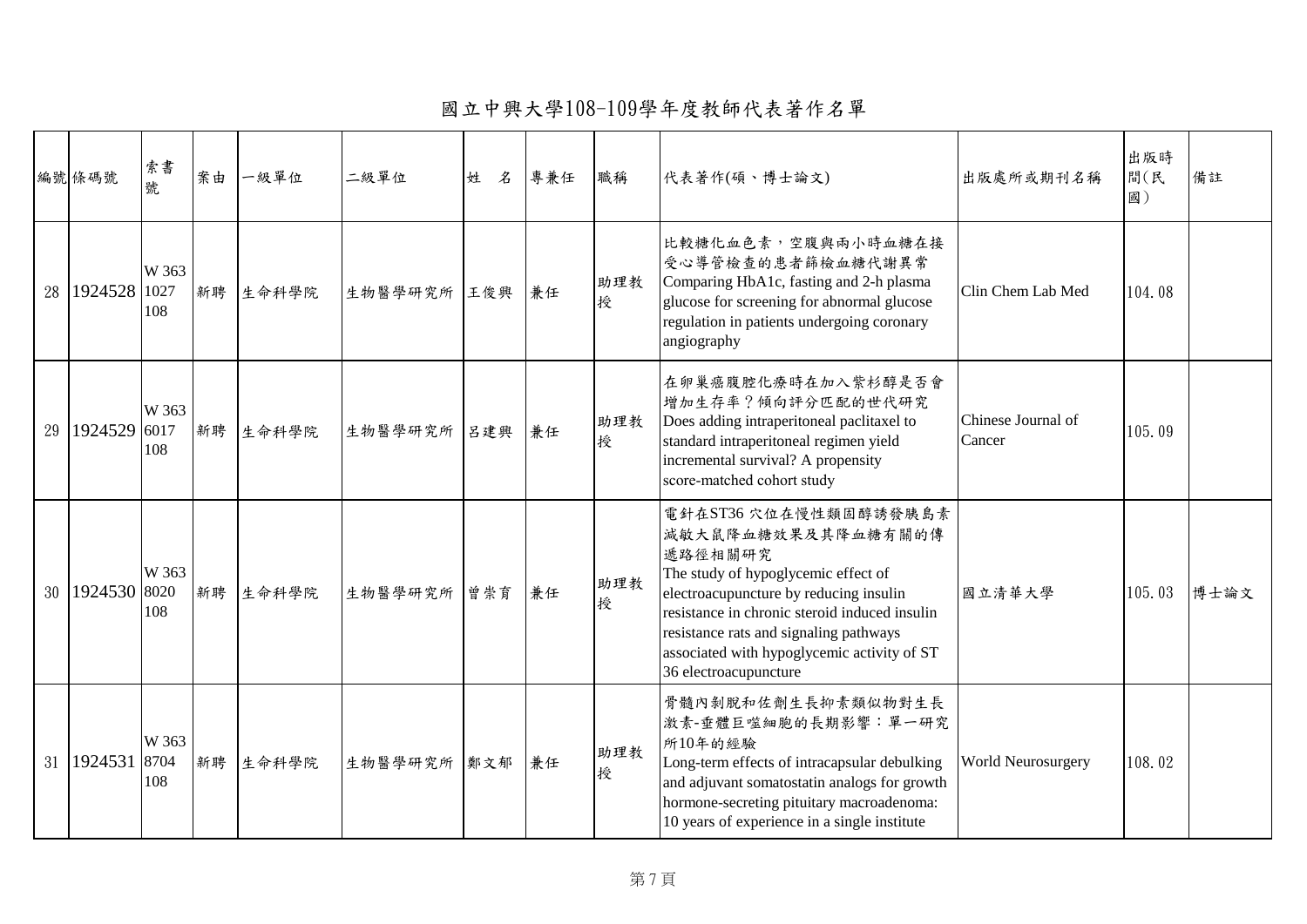國立中興大學108-109學年度教師代表著作名單

| 編號條碼號               | 索書<br>號              | 案由 | 一級單位          | 二級單位         | 姓<br>名 | 專兼任 | 職稱                  | 代表著作(碩、博士論文)                                                                                                                                                                     | 出版處所或期刊名稱                                                            | 出版時<br>間(民<br>國) | 備註   |
|---------------------|----------------------|----|---------------|--------------|--------|-----|---------------------|----------------------------------------------------------------------------------------------------------------------------------------------------------------------------------|----------------------------------------------------------------------|------------------|------|
| 32 1924532          | W 448<br>7526<br>109 | 新聘 | 電機資訊學院 電機工程學系 |              | 陳喬恩    | 專任  | 教授                  | 適用於傳送端預處理輔助空間調變各天線<br>功率限制下基於最小平方誤差的預編碼器<br>設計<br>MSE-Based Precoder Designs for<br>Transmitter-Preprocessing-Aided Spatial<br>Modulation Under Per-Antenna Power<br>Constraints | <b>IEEE TRANSACTIONS</b><br><b>ON VEHICULAR</b><br><b>TECHNOLOGY</b> | 10603            |      |
| 33 1924533 4641     | W 805<br>109         | 新聘 | 文學院           | 外國語文學系       | 楊謦瑜    | 專任  |                     | 漢句驚嘆句-句法語語義介面<br>助理教授 Exclamatives in Mandarin Chinese: The<br><b>Syntax-Semantics Interface</b>                                                                                 | 國立清華大學                                                               | 10607            | 博士論文 |
| 34   1924534   7541 | W 810<br>109         | 新聘 | 文學院           |              | 陳櫻珊    | 專案  | 助理教<br>授(全職<br>教學型) | 世界起源:史賓諾沙、康德與黑格爾之本<br>體論與內在性及超越性對照關係<br>The Genesis of the World: Spinoza, Kant and<br>Hegel in terms of Ontology and Immanence-<br><b>Transcendence Dichotomy</b>               | 國立臺灣大學                                                               | 10706            | 博士論文 |
| 35 1924535 6032     | W 368<br>109         | 新聘 | 農業暨自然資<br>源學院 | 生物科技學研究<br>所 | 呂冠儒    | 專任  | 助理教<br>授            | 阿拉伯芥之TARGET OF MONOPTEROS 7<br>蛋白質在跟細胞間的傳輸調控<br>Regulation of intercellular TARGET OF<br>MONOPTEROS 7 protein transport in the<br>Arabidopsis root                               | Development                                                          | 10701            |      |
| 36 1924536 1046     | W 446<br>109         |    | 新聘 工學院        | 機械工程學系       | 王世明    | 專任  | 教授                  | 應用於CNC金先削製程之精度、效率與能<br>耗複合優化方法<br>An Accuracy-Efficiency-Power<br>Consumption Hybrid<br>Optimization Method for CNC<br><b>Milling Process</b>                                    | <b>Applied Sciences</b>                                              | 10804            |      |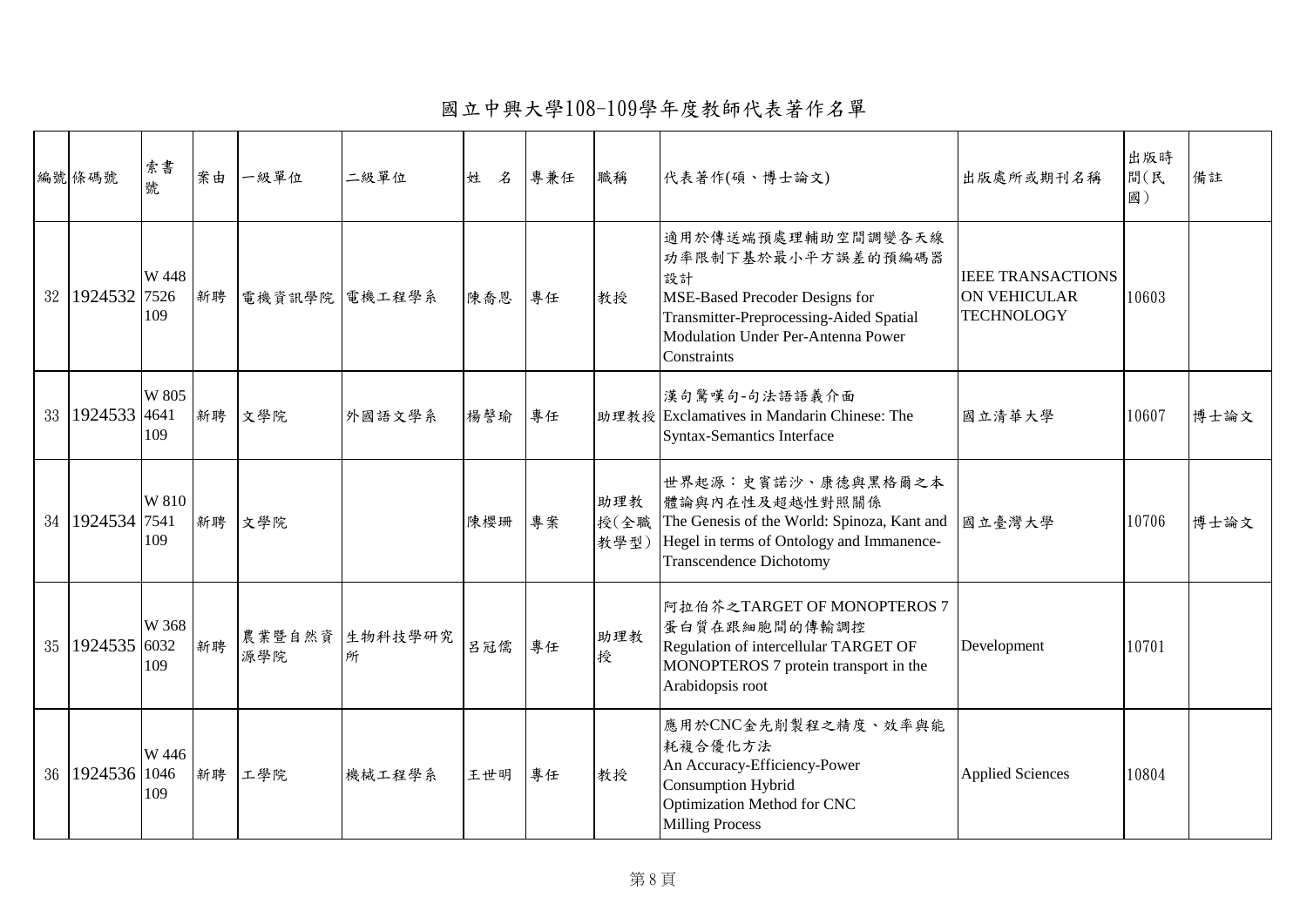國立中興大學108-109學年度教師代表著作名單

| 編號條碼號               | 索書<br>號                   | 案由 | 一級單位  | 二級單位   | 姓<br>名 | 專兼任 | 職稱       | 代表著作(碩、博士論文)                                                                                                                                                                | 出版處所或期刊名稱                                | 出版時<br>間(民<br>國) | 備註 |
|---------------------|---------------------------|----|-------|--------|--------|-----|----------|-----------------------------------------------------------------------------------------------------------------------------------------------------------------------------|------------------------------------------|------------------|----|
| 37 1924537          | W 441<br>1011<br>109      | 新聘 | 工學院   | 土木工程學系 | 石武融    | 專任  | 助理教<br>授 | 底床載之條件量化統計於大範圍變動水理<br>機制之分析<br>A unified approach to bed load transport<br>description over a wide range of flow<br>conditions via the use of conditional data<br>treatment | <b>Warer Resources</b><br>Research       | 10705            |    |
| 38 1924538          | W<br>445.9<br>2164<br>109 | 新聘 | 工學院   | 環境工程學系 | 盧明菌    | 專任  | 教授       | 已流化芬頓降解二甲亞砜<br>Degradation of dimethyl sulfoxide through<br>fluidized-bed Fenton process                                                                                    | Journal of Fazardous<br><b>Materials</b> | 10412            |    |
| 39 1924539 4461     | W 360<br>109              | 新聘 | 生命科學院 | 生命科學系  | 黄盟元    | 專任  | 副教授      | 兩種植物Calathea屬植物光合作用之生化和<br>生理特性<br>Biochemical and Physiological Characteristics Int J Mol Sci<br>lof<br>Photosynthesis in Plants of Two Calathea<br>Species                |                                          | 10705            |    |
| 40 1924540 4412     | W 360<br>109              | 新聘 | 生命科學院 | 生命科學系  | 林玉儒    | 專任  | 助理教<br>授 | 酵母菌代謝路徑編輯以生產蝦紅素<br>Metabolic engineering a yeast to produce<br>astaxanthin                                                                                                  | <b>Bioresource Technology</b>            | 10607            |    |
| 41   1924541   4482 | W 360<br>108              | 新聘 | 生命科學院 | 生命科學系  | 莊銘豐    | 專任  | 助理教<br>授 | 腹斑蛙憑藉個體鳴叫特徵來對鄰居表現相<br>較於對陌生人低的攻擊性<br>Territorial olive frogs display lower<br>aggression towards neighbours than strangers<br>based on<br>individual vocal signatures       | <b>Animal Behaviour</b>                  | 10601            |    |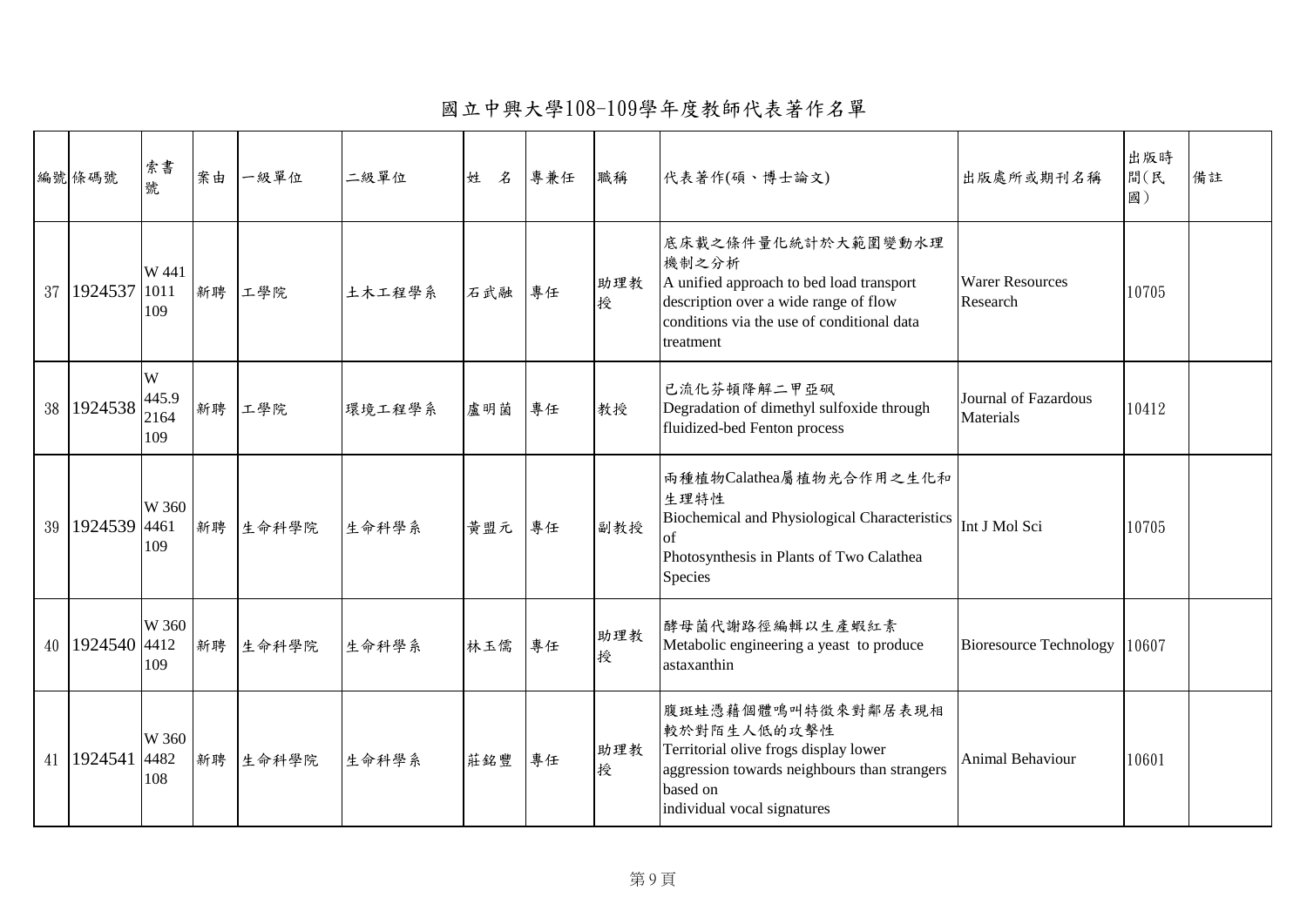國立中興大學108-109學年度教師代表著作名單

| 編號條碼號           | 索書<br>號                    | 案由 | 一級單位  | 二級單位         | 姓<br>名 | 專兼任 | 職稱                      | 代表著作(碩、博士論文)                                                                                                                                 | 出版處所或期刊名稱                                                                 | 出版時<br>間(民<br>國) | 備註 |
|-----------------|----------------------------|----|-------|--------------|--------|-----|-------------------------|----------------------------------------------------------------------------------------------------------------------------------------------|---------------------------------------------------------------------------|------------------|----|
| 42 1924542      | W<br>361.28<br>4428<br>109 | 新聘 | 生命科學院 | 分子生物學研究<br>所 | 葉顓銘    | 專任  | 助理教<br>授                | 藍光調控阿拉伯芥缺磷誘導主根生長抑制<br>之反應<br>Blu Light Regulates Phosphate Deficiedcy-<br>Dependent Primary Root Growtj Inhibition in<br>Arabidopsis         | Frontiers in plant Science 10901                                          |                  |    |
| 43 1924543      | W<br>361.28<br>4412<br>109 | 新聘 | 生命科學院 | 分子生物學研究<br>所 | 林琦然    | 專任  | 助理教<br>授                | 蛋白激酶A調控熱帶念珠菌之生長及致病<br>Protein Kinase A Governs Growth and<br>Virulence in Candida Tropicalis                                                 | Protein kinase A governs<br>growth and virulence in<br>Candida tropicalis | 10701            |    |
| 44 1924544      | W<br>437.2<br>7267<br>109  | 新聘 | 獸醫學院  | 獸醫學系         | 劉品辰    | 專案  | 助理教<br>授<br>(全職一<br>般型) | 異種抗犬瘟熱病毒抗體於犬瘟熱幼犬治療<br>之應用<br>Application of xenogeneic anti-canine<br>distemper virus antibodies in treatment of<br>canine distemper puppies | <b>JSAP</b>                                                               | 10510            |    |
| 45   1924545    | W<br>494.4<br>3482<br>109  | 新聘 | 管理學院  | 資訊管理學系       | 洪智傑    | 專任  | 助理教<br>授                | 以K線圖預測價格移動趨勢:一個CNN為<br>基礎的方法<br>Predicting The Price Movement from<br>Candlestick Charts: A CNN-based Approach                               | International Journal of<br>Ad Hoc and Ubiquitous<br>Computing            | 10810            |    |
| 46 1924546 4485 | W 494<br>109               | 新聘 | 管理學院  | 企業管理學系       | 林義挺    | 專任  | 助理教<br>授                | 探討企業公民對員工結果變項之影響:高<br>承諾人力資源管理系統之重要性<br>Corporate Citizenship and Employee<br>Outcomes: Does a High-Commitment Work<br><b>System Matter?</b> | J Bus Ethics                                                              | 10806            |    |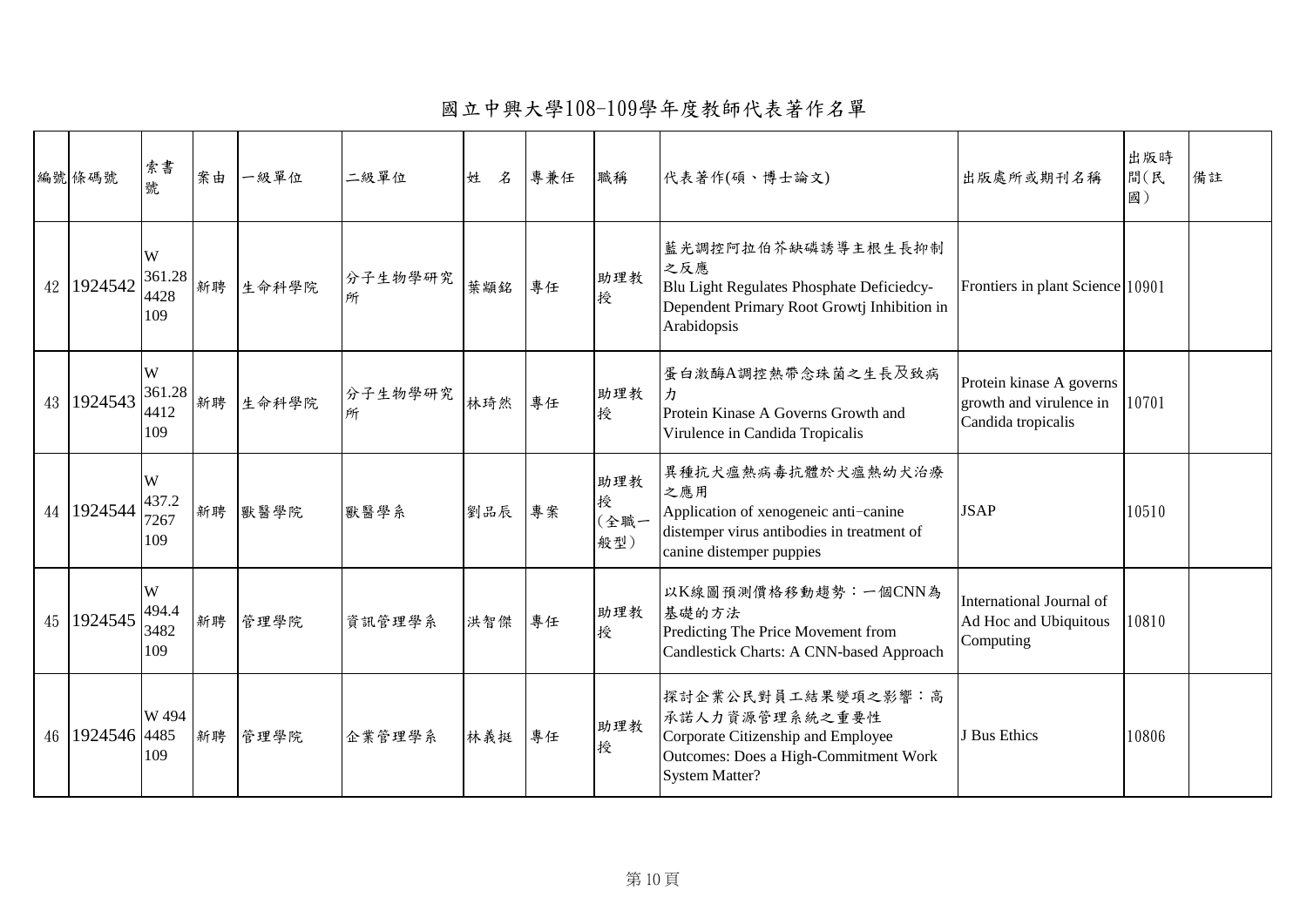國立中興大學108-109學年度教師代表著作名單

|        | 編號條碼號                      | 索書<br>號                            | 案由 | 一級單位          | 二級單位                 | 姓<br>名 | 專兼任 | 職稱          | 代表著作(碩、博士論文)                                                                                                                                                                                                                       | 出版處所或期刊名稱                                                          | 出版時<br>間(民<br>國) | 備註 |
|--------|----------------------------|------------------------------------|----|---------------|----------------------|--------|-----|-------------|------------------------------------------------------------------------------------------------------------------------------------------------------------------------------------------------------------------------------------|--------------------------------------------------------------------|------------------|----|
|        | 47 1924547                 | W<br>525.42<br>4024<br>109         | 新聘 | 教務處           | 通識教育中心               | 古山吉    | 專案  | 助理教<br>教學型) | 糖皮質激素受體促進劑活化MicroRNA-708<br>予透過抑制NF-KB訊號傳導調節乳腺癌腫<br>瘤發生和轉移<br> 授(全職 MicroRNA-708 Activation by Glucocorticoid<br>Receptor Agonists Regulate Breast Cancer<br>Tumorigenesis and Metastasis via<br>Downregulation of NF-KB Signaling | Carcinogenesis                                                     | 10804            |    |
|        | 48   1924548   3291-2   升等 | W 435<br>109                       |    | 農業暨自然資<br>源學院 | 園藝學系                 | 潘怡君    | 專任  | 副教授         | 光強度與植物生長素對十二卷屬多肉植物<br>的療傷組織繁殖及芽體再生之影響<br>Effects of light intensity and plant growth<br>regulators on callus proliferation and shoot<br>regeneration in the ornamental succulent<br>Haworthia                                      | <b>Botanical Studies</b>                                           | 10807            |    |
| 49     | 1924549                    | W<br>430.39<br>$14622-2$ 升等<br>109 |    | 源學院           | 農業暨自然資 生物產業管理研<br>究所 | 楊上禾    | 專任  | 副教授         | 傳統市場消費者是否在意有清真標示之肉<br>品?台灣的個案研究<br>Do Traditional Market Consumers Care about<br>the Halal Meat Label? A Case Study in<br>Taiwan                                                                                                   | International Food and<br>Agribusiness<br><b>Management Review</b> | 10808            |    |
| $50-1$ | 1924550                    | W<br>430.39<br>4439-3<br>109       | 升等 | 農業暨自然資<br>源學院 | 生物產業管理研<br>究所        | 蔡必焜    | 專任  | 教授          | 消費者再購意願與主觀幸福感之影響因<br>素:永續農夫市集觀點<br>Determinants of Consumers' Retention and<br>Subjective Well-Being: A Sustainable<br>Farmers' Market Perspective                                                                                 | Sustainability                                                     | 10811            |    |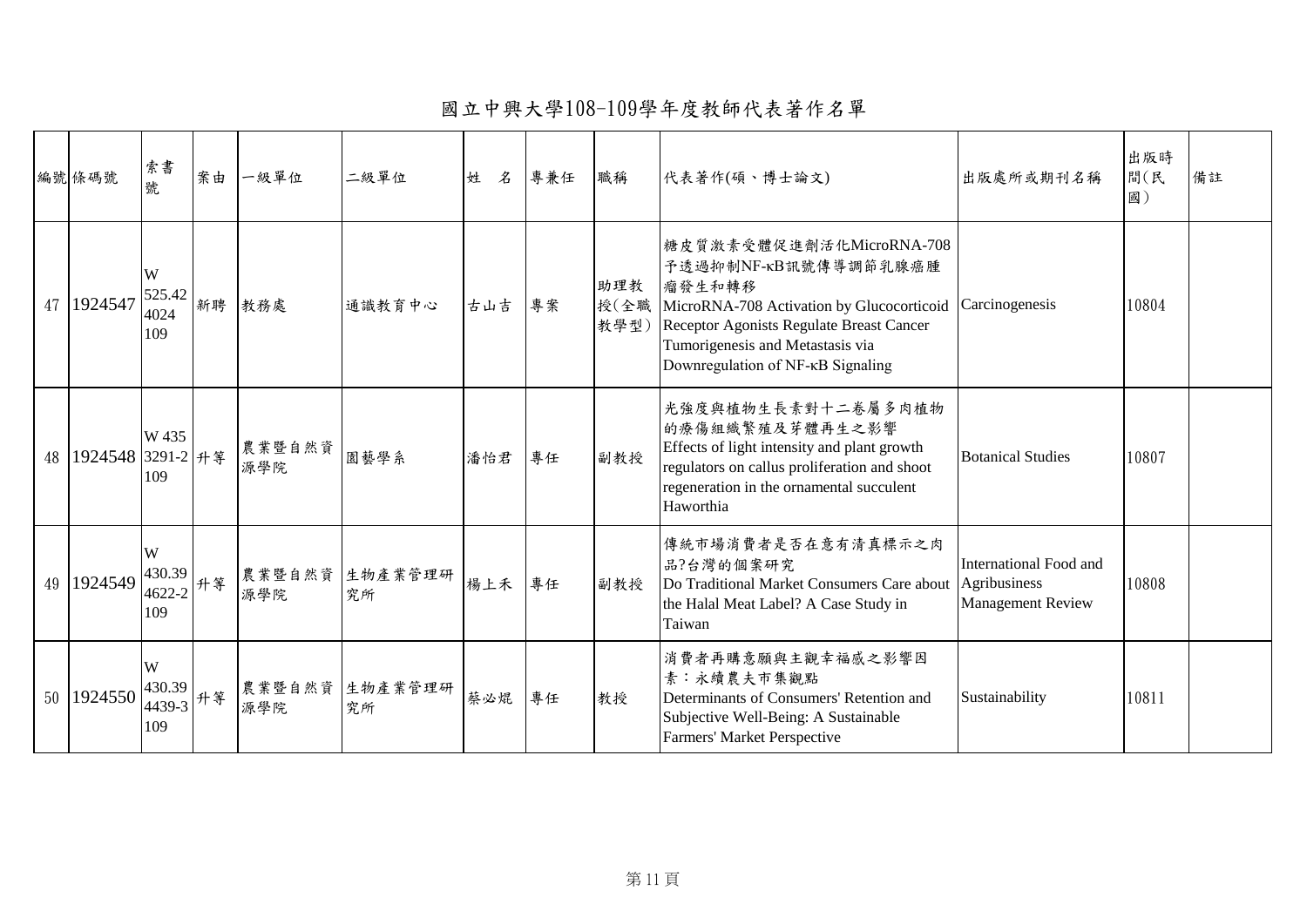國立中興大學108-109學年度教師代表著作名單

| 編號條碼號                      | 索書<br>號                                                         | 案由 | 一級單位          | 二級單位   | 姓<br>名 | 專兼任 | 職稱  | 代表著作(碩、博士論文)                                                                                                                                                                                                               | 出版處所或期刊名稱             | 出版時<br>間(民<br>國) | 備註 |
|----------------------------|-----------------------------------------------------------------|----|---------------|--------|--------|-----|-----|----------------------------------------------------------------------------------------------------------------------------------------------------------------------------------------------------------------------------|-----------------------|------------------|----|
| 51 1924551                 | W<br>431.2<br>7504-2<br>109                                     | 升等 | 農業暨自然資<br>源學院 | 應用經濟學系 | 陳韻如    | 專任  | 副教授 | 珊瑚礁遊憩區域的衝擊減緩管理方案之綜<br>合評估<br>Incorporating Integrative Perspectives into<br>Impact Reduction Management in a Reef<br><b>Recreation Area</b>                                                                                | Water                 | 10812            |    |
| 52 1924552                 | W<br>431.2<br>$\begin{bmatrix} 10030-2 \end{bmatrix}$ 升等<br>109 |    | 農業暨自然資<br>源學院 | 應用經濟學系 | 廖述誼    | 專任  | 教授  | 石油價格波動是否不利於多頭市場支股票<br>收益?油價波動對股票收益影響效果脂再驗<br>證<br>Will the oil price change damage the stock<br>market in a bull market? A re-examination of<br>their conditional<br>relationships                                         | Empir Econ            | 10505            |    |
| 53 1924553                 | W<br>387.7<br>$14028-3$ 升等<br>109                               |    | 農業暨自然資<br>源學院 | 昆蟲學系   | 李後鋒    | 專任  | 教授  | 真菌改變營養配置強化與養菌白蟻間的共<br>生關係<br>Fungal nutrition allocation enhances<br>mutualism with fungus-growing termite                                                                                                                 | <b>Fungal Ecology</b> | 10810            |    |
| 54   1924554   7593-3   升等 | W 340<br>109                                                    |    | 理學院           | 化學系    | 陳炳宇    | 專任  | 教授  | [FeII(N4Py/TPA)](OTf)2氧化反應中溫度和<br>濃度效應組合調控反應路徑的轉換<br>A Switch from Mechanistic Competition<br>Mediated by a Combination of Temperature<br>and Concentration Effects in the Oxidation<br>Reaction of [FeII(N4Py/TPA)](OTf)2 | chempubsoc europe     | 10707            |    |
| 55 1924555 0734-3 升等       | W 319<br>109                                                    |    | 理學院           | 應用數學系  | 郭容妙    | 專任  | 教授  | 偏群作用及偏伽羅瓦擴張<br>Partial group actions and partial Galois<br>extensions                                                                                                                                                      | <b>Monatsh Math</b>   | 10702            |    |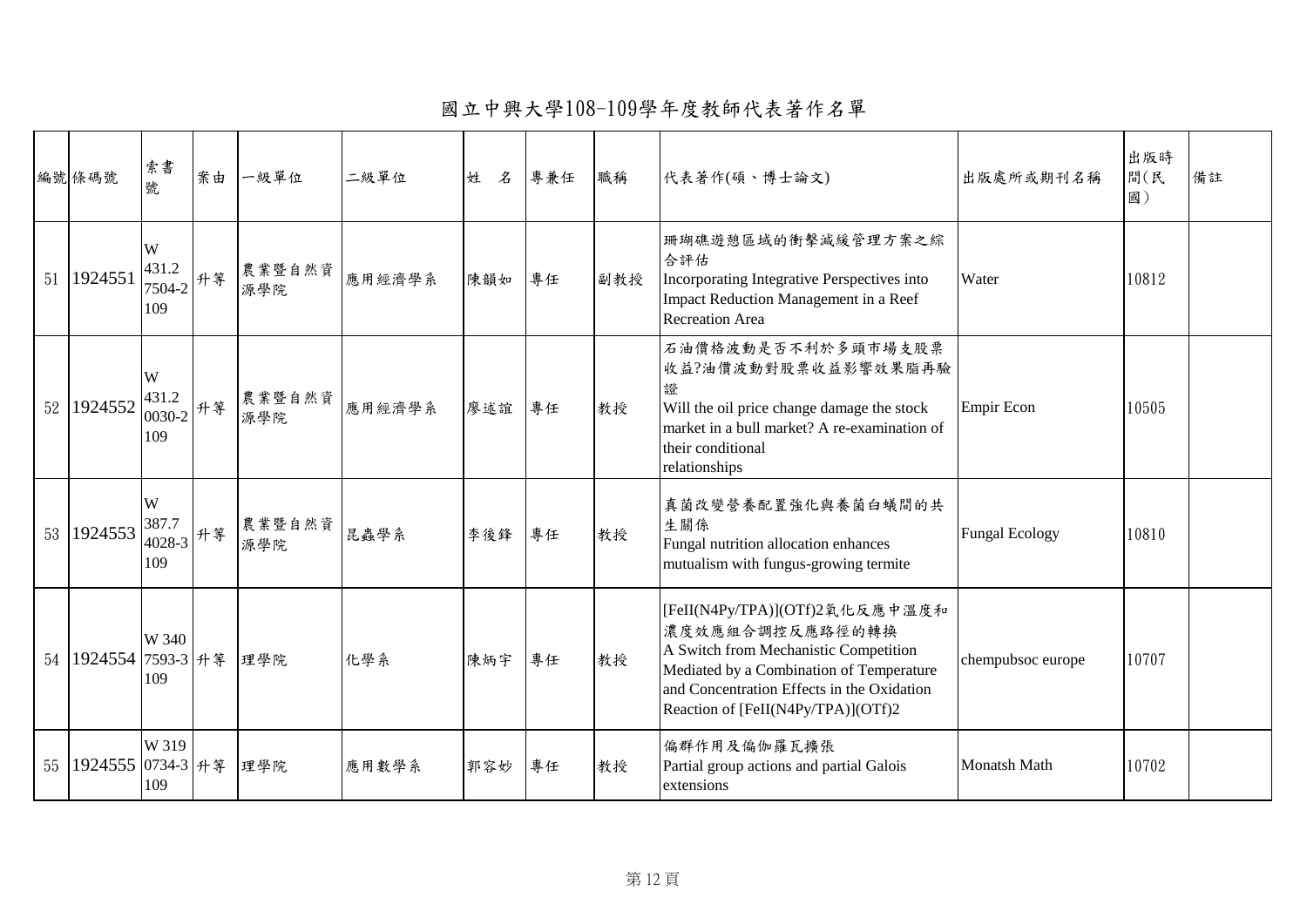國立中興大學108-109學年度教師代表著作名單

|    | 編號條碼號                | 索書<br>號                      | 案由 | 一級單位     | 二級單位                   | 姓<br>名 | 專兼任 | 職稱  | 代表著作(碩、博士論文)                                                                                                                                                                                                                                                                    | 出版處所或期刊名稱                                      | 出版時<br>間(民<br>國) | 備註 |
|----|----------------------|------------------------------|----|----------|------------------------|--------|-----|-----|---------------------------------------------------------------------------------------------------------------------------------------------------------------------------------------------------------------------------------------------------------------------------------|------------------------------------------------|------------------|----|
|    | 56 1924556 4482-3 升等 | W 460<br>109                 |    | 工學院      | 化學工程學系                 | 黄智峯    | 專任  | 教授  | 以鐵催化原子轉移自由基聚加成製備並改<br>質新穎脂肪族聚酯使其低臨界溶液溫度與<br>酸鹼應答姓<br>Iron-Catalysed Atom Transfer Radical<br>Polyaddition for the Synthesis and<br>Modification of Novel Aliphatic Polyesters<br>Displaying Lower Critical Solution<br>Temperature and pH-Dependent Release<br><b>Behaviors</b> | <b>Polymer Chemisty</b>                        | 10806            |    |
|    | 57 1924557 4412-3 升等 | W 471<br>109                 |    | 工學院      | 精密工程研究所 蔡政穆            |        | 專任  | 教授  | 使用數值法設計具使用者定義旋轉對稱光<br>型分佈之光速整型自由取面透鏡<br>Freeform Lens Design of Beam Shaping With IEEE Photonic Journal<br>User-Defined Rotation-Symmetric Profile by<br><b>Using Numerical Method</b>                                                                                          |                                                | 10806            |    |
|    | 58 1924558           | W<br>360.29<br>0405-2<br>108 |    | 升等 生命科學院 | 基因體暨生物資   謝立青<br>訊學研究所 |        | 專任  | 副教授 | miRgo:整合多樣的現有預測工具並利用異<br>質特徵與新發展的評估指標來鑑定微核醣<br>核酸與目標基因間的作用關係<br>miRgo: integrating various off-the-shelf tools<br>for identification of microRNA-target<br>interactions by heterogeneous features and a<br>novel evaluation indicator                                           | <b>Scientific Reports</b>                      | 10901            |    |
| 59 | 1924559              | W<br>360.29<br>7223<br>108   | 升等 | 生命科學院    | 基因體暨生物資<br>訊學研究所       | 劉俊宏    | 專案  | 副教授 | 以晶體結構為基礎研究第三型效應蛋白<br>XopAI腺苷二磷酸-核糖轉移酶作用區位的<br>精氨酸胜肽結合現象<br>Crystal structure-based exploration of<br>arginine-containing peptide binding in the<br>ADP-ribosyltransferase domain of the type IlI<br>effector XopAI protein.                                                     | International journal<br>of molecular sciences | 10810            |    |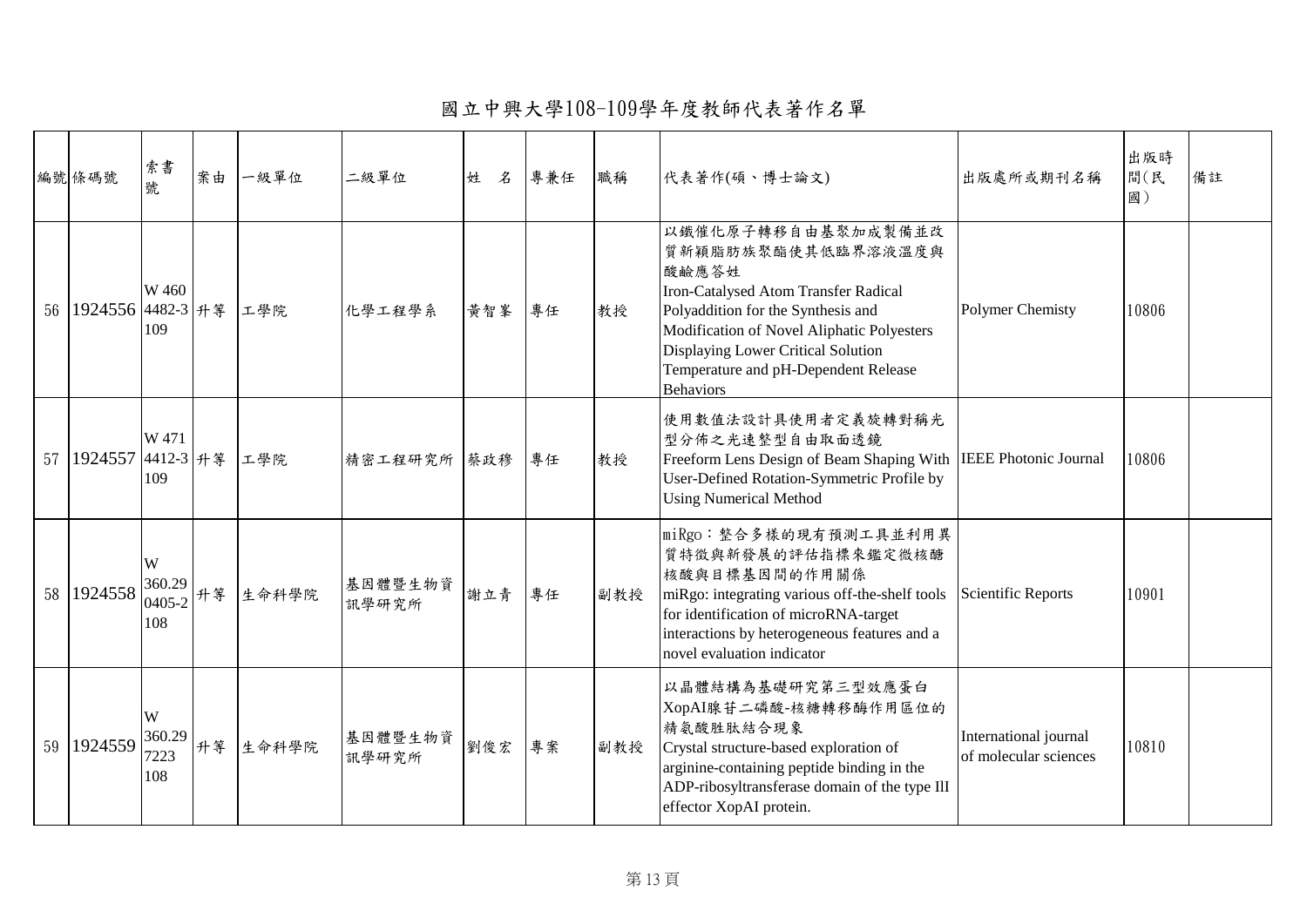國立中興大學108-109學年度教師代表著作名單

|    | 編號條碼號                | 索書<br>號                          | 案由 | 一級單位  | 二級單位             | 姓<br>名 | 專兼任 | 職稱 | 代表著作(碩、博士論文)                                                                                                                                    | 出版處所或期刊名稱                                | 出版時<br>間(民<br>國) | 備註 |
|----|----------------------|----------------------------------|----|-------|------------------|--------|-----|----|-------------------------------------------------------------------------------------------------------------------------------------------------|------------------------------------------|------------------|----|
|    | 60 1924560 4428-3 升等 | W 363<br>108                     |    | 生命科學院 | 生物醫學研究所 莊秀美      |        | 專任  | 教授 | 癌細胞中MEK2為負調控GCIP蛋白穩定度<br>及功能的重要機制<br>MEK2 is a critical modulating mechanism to<br>down-regulate GCIP stability and function in<br>cancer cells | <b>FASEB</b> Journal                     | 10902            |    |
| 61 | 1924561              | W<br>437.2<br>7504-4<br>108      | 升等 | 獸醫學院  | 獸醫學系             | 陳文英    | 專任  | 教授 | 大二尖瓣疾病繼發心衰竭中肌鈣蛋白I的連<br>續測定<br>Serial measurements of cardiac troponin I in<br>heart failure secondary to canine mitral valve<br>disease         | Veterinayt Record                        | 10809            |    |
|    | 62 1924562           | W<br>437.2<br>14442-2 升等<br>108  |    | 獸醫學院  | 獸醫學系             | 莊士德    | 專任  | 教授 | 台灣乳牛之牛白血病病毒分子流行病學及<br>血清生化學研究<br>Molecular Epidemiological and Serological<br>Studies of Bovine Leukemia Virus in Taiwan<br>Dairy Cattle        | Frontiers in Veterinary<br>Science       | 10812            |    |
|    | 63 1924563 528.91 升等 | W<br>8030-2                      |    | 管理學院  | 運動與健康管理<br>研究所   | 余宗龍    | 專任  | 教授 | 職業棒球比賽現場大學生觀賞行為意圖之<br>影響因素:目標導向行為模式觀點                                                                                                           | 戶外遊憩研究                                   | 10903            |    |
|    | 64 1924564           | W<br>572.9<br>$7760-2$ 升等<br>108 |    | 法政學院  | 國家政策與公共<br>事務研究所 | 邱明斌    | 專任  | 教授 | 重新檢視資本管制與貨幣危機關聯性之政<br>治經濟分析<br>Capital Controls and Currency Crises<br>Revisited: A Political Economy Analysis                                  | <b>Emerging Markets</b><br>Finance&Trade | 10805            |    |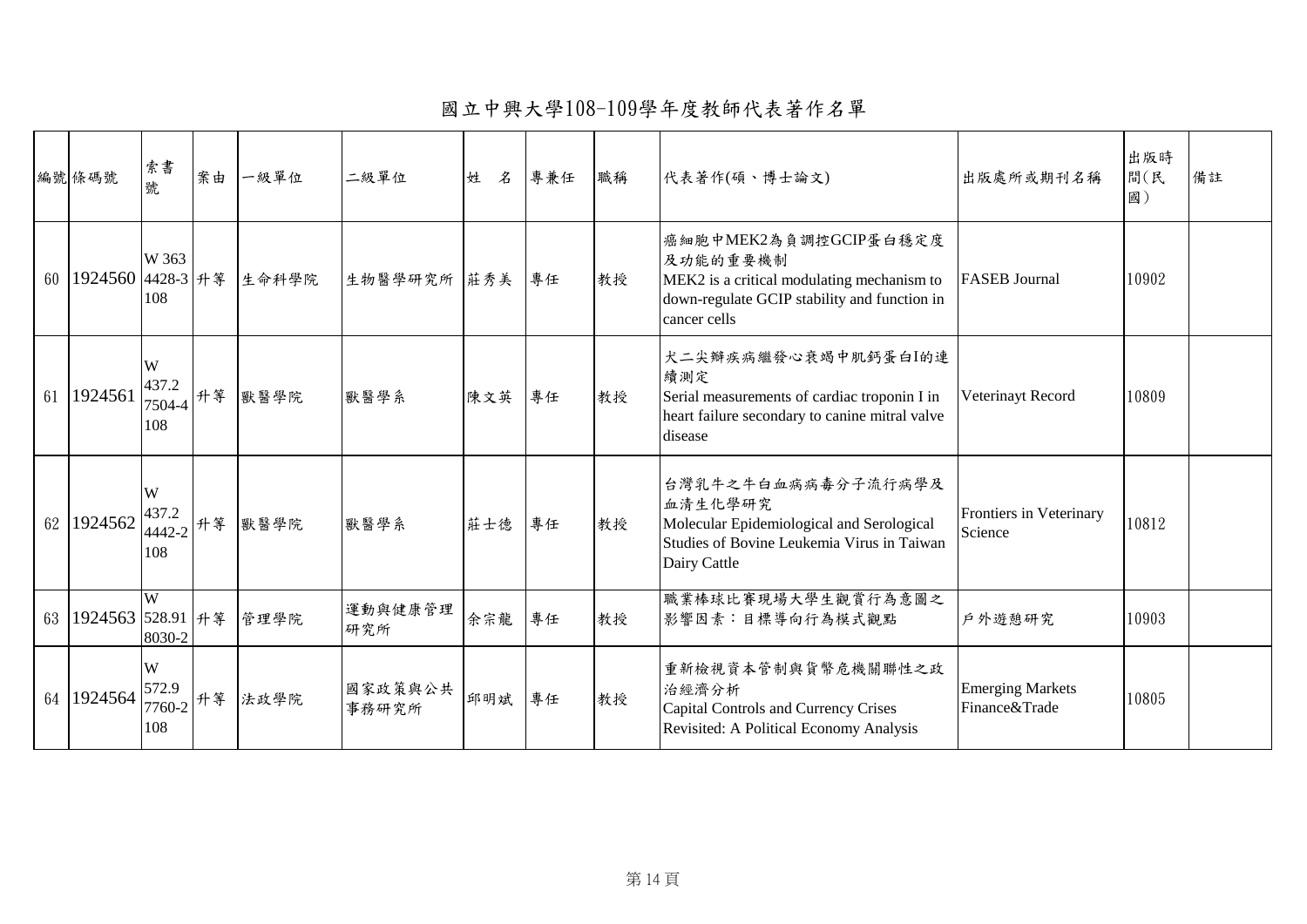國立中興大學108-109學年度教師代表著作名單

|    | 編號條碼號                | 索書<br>號                     | 案由 | 一級單位          | 二級單位           | 姓<br>名 | 專兼任 | 職稱  | 代表著作(碩、博士論文)                                                                                                                                                               | 出版處所或期刊名稱                                                   | 出版時<br>間(民<br>國) | 備註 |
|----|----------------------|-----------------------------|----|---------------|----------------|--------|-----|-----|----------------------------------------------------------------------------------------------------------------------------------------------------------------------------|-------------------------------------------------------------|------------------|----|
| 65 | 1924565              | W<br>312.9<br>8070-3<br>109 | 升等 | 電機資訊學院        | 資訊科學與工程<br>學系  | 曾學文    | 專任  | 教授  | 針對影音資料中心冪次特徵的VMs管理節<br>能機制<br>An Enrrgy Efficient VM Management Scheme Parallel and Distributed<br>with Power-Law Characteristic in Video<br><b>Streaming Data Centers</b> | <b>IEEE</b> Transaction on<br>Systems                       | 10702            |    |
|    | 66 1924566 0820-3 升等 | W 448<br>109                |    | 電機資訊學院 電機工程學系 |                | 許舜斌    | 專任  | 教授  | 互連圖之拉氏可控性<br>Laplacian Controllability of Interconnected<br>Graphs                                                                                                         | <b>IEEE</b> Transaction on<br>Control of Network<br>Systems | 10906            |    |
|    | 1924567 2853-2       | W 020<br>109                |    |               | 圖書資訊學研究        |        |     |     | 提升兒童博物館學習成效之虛實整合良性<br>循環學習模式<br>A cyclical learning model to promote children<br>s online and on-site museum learning                                                      | The Electronic Library                                      | 10604            |    |
| 67 |                      |                             | 新聘 | 文學院           | 所              | 徐典裕    | 兼任  | 副教授 | 博物館虛實整合遊戲式行動學習服務模式<br>CoboChild: a blended mobile game-based<br>learning service for children in museum<br>contexts                                                        | Data Technologies and<br>Applications                       | 10707            |    |
| 68 | 1924568              | W<br>368.9<br>3232-2<br>109 | 新聘 | 生命科學院         | 轉譯醫學博士學<br>位學程 | 潘宏川    | 兼任  | 教授  | 研究神經鞘膜注射粒線體來減輕神經退鞘<br>的機轉<br>Prevention of axonal degeneration by<br>perineurim injection of mitochondria in sciatic<br>nerve crush injury model                           | Neurosurgery                                                | 10603            |    |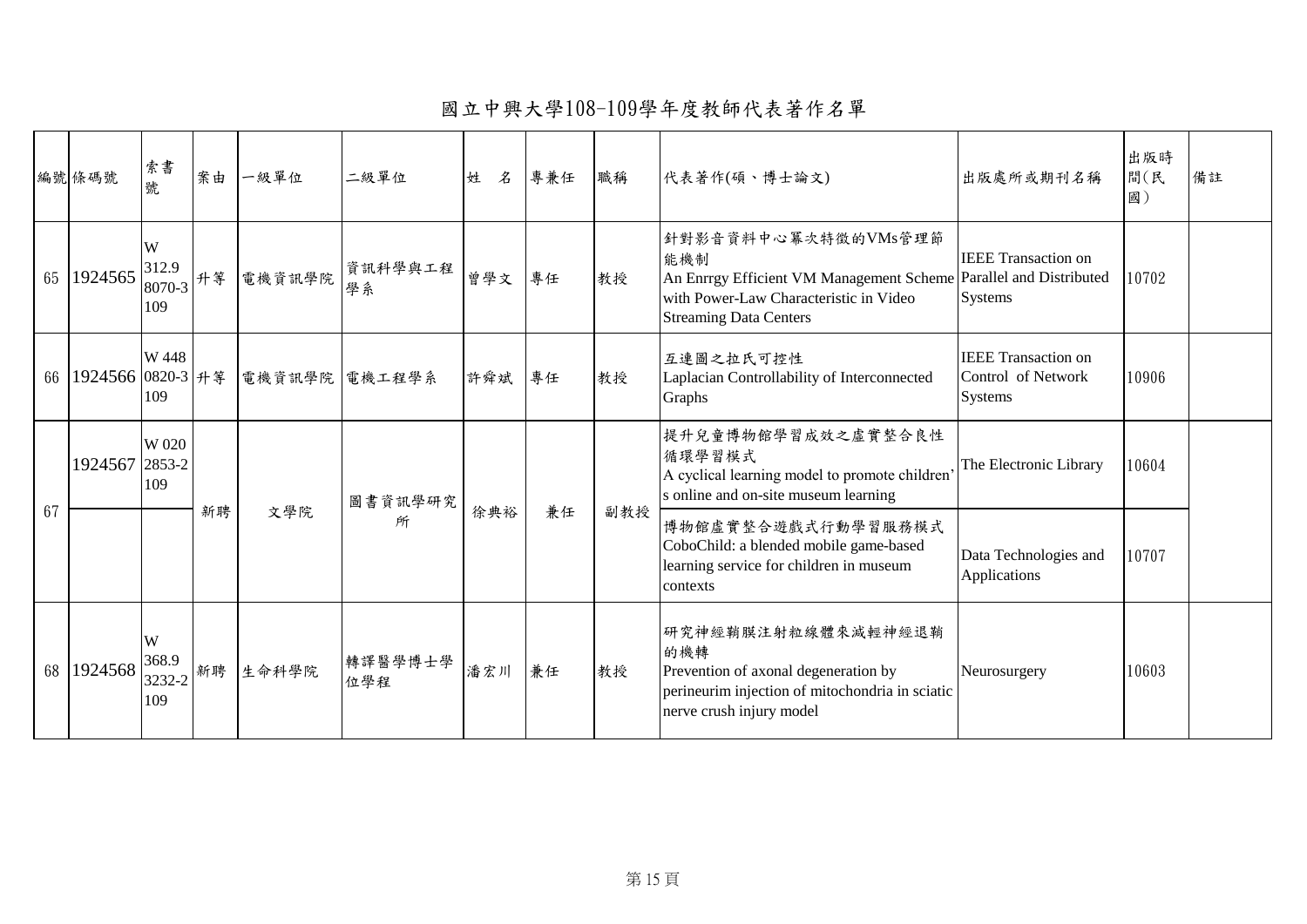國立中興大學108-109學年度教師代表著作名單

|      | 編號條碼號   | 索書<br>號                    | 案由 | 一級單位  | 二級單位             | 姓<br>名 | 專兼任 | 職稱       | 代表著作(碩、博士論文)                                                                                                                                                                                                                   | 出版處所或期刊名稱                      | 出版時<br>間(民<br>國) | 備註   |
|------|---------|----------------------------|----|-------|------------------|--------|-----|----------|--------------------------------------------------------------------------------------------------------------------------------------------------------------------------------------------------------------------------------|--------------------------------|------------------|------|
| 69   | 1924569 | W<br>368.9<br>7221<br>109  | 新聘 | 生命科學院 | 轉譯醫學博士學<br>位學程   | 劉伯瑜    | 兼任  | 副教授      | Stenotrophomonas acidaminiphila基因體序及<br>比較分析其磺胺類抗生素抗藥性的演化特<br>徵<br>Genome Sequencing and Comparative<br>Analysis of Stenotrophomonas acidaminiphila<br>Reveal Evolutionary Insights Into<br><b>Sulfamethoxazole Resistance</b> | Fronties in Microbiology 10705 |                  |      |
| 70 l | 1924570 | W 805<br>1736<br>109       | 新聘 | 文學院   | 外國語文學系進<br>修學士班  | 鄧冠明    | 兼任  | 助理教<br>授 | 台灣閩南語否定祈使句研究<br>On Negative Imperatives in Taiwanese<br>Southern Min                                                                                                                                                           | 國立清華大學                         | 10607            | 博士論文 |
| 71   | 1924571 | W 020<br>1165<br>109       | 新聘 | 文學院   | 圖書資訊學研究<br>所     | 張圍東    | 兼任  | 助理教<br>授 | 古籍裡的風景一國家圖書館的藏書仰起初<br>探                                                                                                                                                                                                        | 國家圖書館館刊                        | 10712            |      |
| 72   | 1924572 | W 820<br>4631<br>109       | 新聘 | 文學院   | 中國文學系進修<br>學士班   | 楊淑瓊    | 兼任  | 助理教<br>授 | 馬一浮《易》學研究<br>A Study on Ma Yi-Fu's Yi-ology                                                                                                                                                                                    | 國立中興大學                         | 10307            | 博士論文 |
| 73   | 1924573 | W<br>541.29<br>2181<br>109 | 新聘 | 文學院   | 文化創意產業學<br>士學位學程 | 何智勇    | 兼任  | 講師       | 就Derrida 的解構觀點論美学教育深化文化<br>創意產業課程之可能性<br>Discussion on the possibility of aesthetic<br>education to enhance the courses of cultural<br>creativity industry based on Derrida's<br>deconstructive viewpoint                      | 國立聯合大學通識教育<br>中心               | 10810            |      |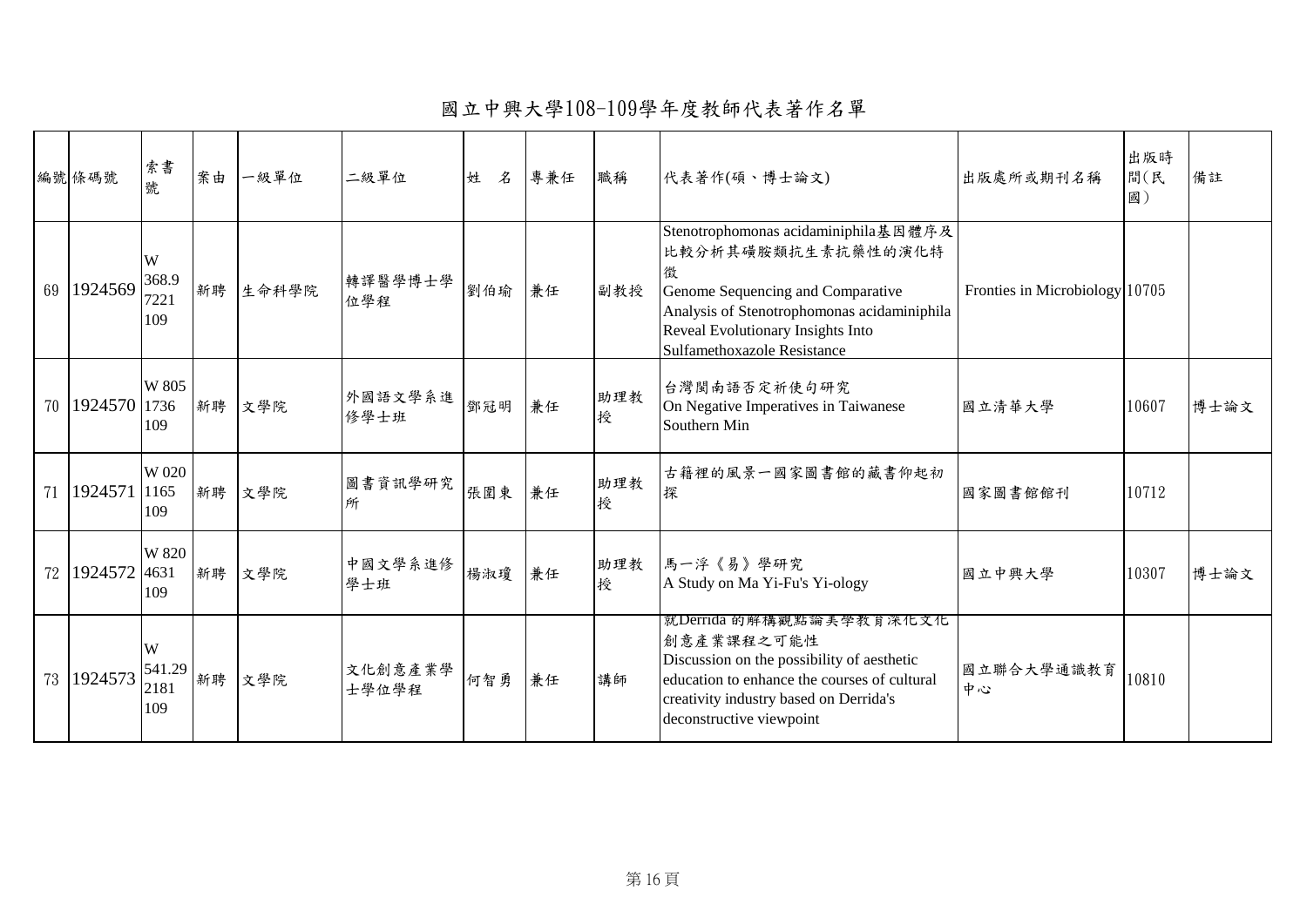國立中興大學108-109學年度教師代表著作名單

|    | 編號條碼號   | 索書<br>號                                        | 案由 | 一級單位 | 二級單位             | 姓<br>名 | 專兼任 | 職稱       | 代表著作(碩、博士論文)                                                                                                                                            | 出版處所或期刊名稱 | 出版時<br>間(民<br>國) | 備註 |
|----|---------|------------------------------------------------|----|------|------------------|--------|-----|----------|---------------------------------------------------------------------------------------------------------------------------------------------------------|-----------|------------------|----|
| 74 | 1924574 | W<br>541.29<br>3034<br>109                     | 新聘 | 文學院  | 文化創意產業學<br>士學位學程 | 宋定莉    | 兼任  | 助理教<br>授 | 儒道的辩證以周濂溪太極圖及太極圖說為<br>中心<br>The Dialectic between Confucianism and<br>Taoism through the Interpretations of Zhou<br>Dun-Yi's Taiji Tu and Taiji Tu Shuo | 花木蘭出版社    | 10809            |    |
| 75 | 1924575 | W<br>541.29<br>1143<br>109                     | 新聘 | 文學院  | 文化創意產業學          | 張志鴻    | 兼任  | 講師       | 《上善若水》張志鴻書法創作展專輯<br>The Superme Good is like Water-Chang Chih- 國立彰化美學館<br>Hung Calligraphy Work                                                         |           | 10511            |    |
|    | 1924576 | w<br>541.29<br>1143-2<br>109                   |    |      | 士學位學程            |        |     |          | 不繫之舟-張志鴻書法創作展專輯<br>An Untied Boat--Chang Chih-Hung<br>Calligraphy Work                                                                                  | 自行出版      | 10810            |    |
| 76 | 1924577 | W<br>541.29<br>1702<br>109                     | 新聘 | 文學院  | 文化創意產業學<br>士學位學程 | 鄧文貞    | 兼任  | 助理教<br>授 | 饗宴文化之意象探討<br>Image research of feast culture                                                                                                            | 觀錦達文化事業   | 10003            |    |
| 77 | 1924578 | $\overline{\text{W}}$<br>541.29<br>0416<br>109 | 新聘 | 文學院  | 文化創意產業學<br>士學位學程 | 謝玫晃    | 兼任  | 講師       | 空間魔術師:雕塑之督傳奇<br>Space Magician: Legend of Sculpture Capital                                                                                             | 藝術家出版社    | 10810            |    |
| 78 | 1924579 | W<br>541.29<br>8421<br>109                     | 新聘 | 文學院  | 文化創意產業學<br>士學位學程 | 饒凱斐    | 兼任  | 講師       | 多元結構變動下美元、金價與油價動態關<br>係之研究<br>Dynamics among Dollar, Gold and Crude Oil<br>with Multiple Structural Changes                                             | 朝陽商管評論    | 10805            |    |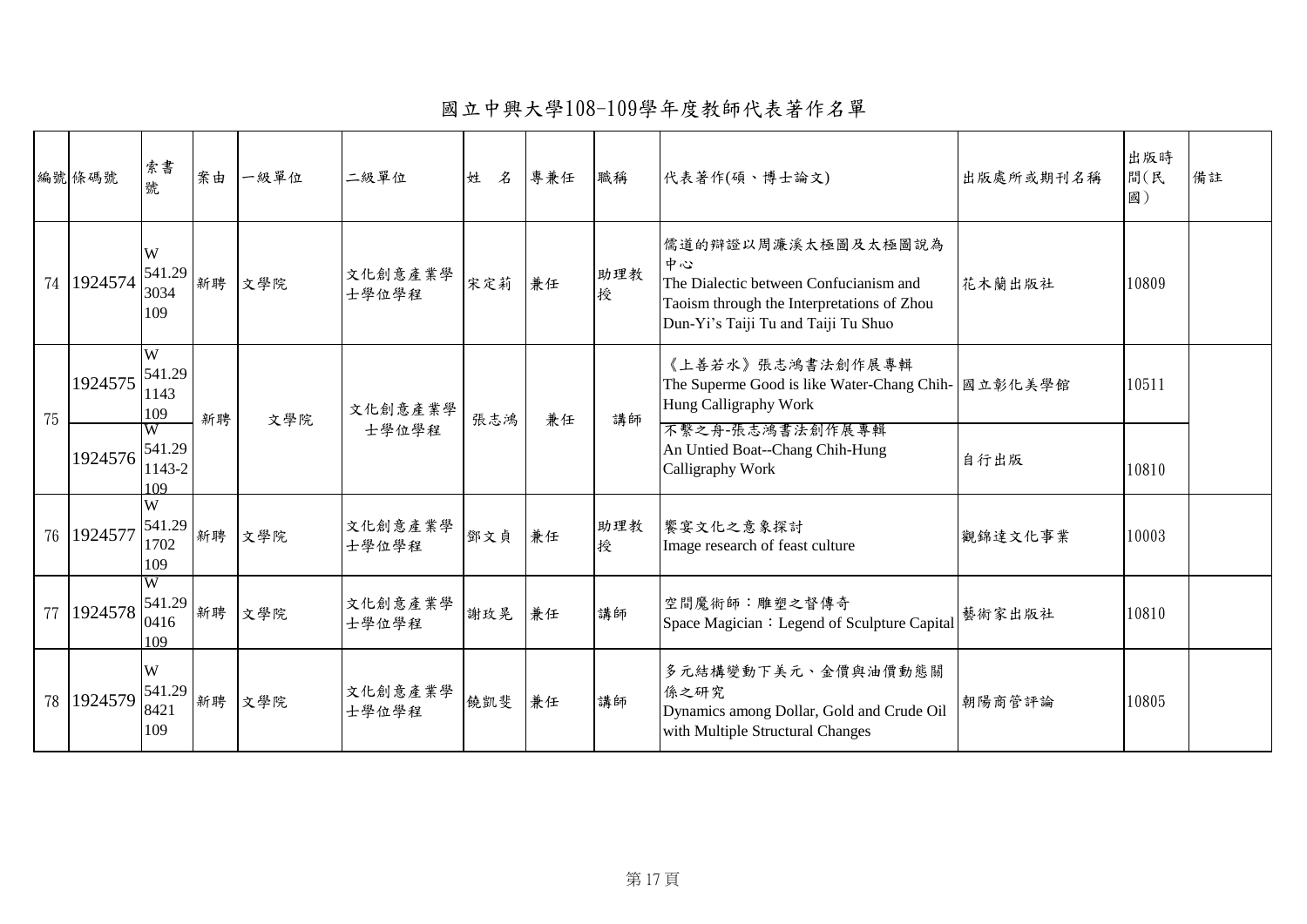國立中興大學108-109學年度教師代表著作名單

|    | 編號條碼號        | 索書<br>號                                 | 案由 | 一級單位   | 二級單位             | 姓<br>名 | 專兼任 | 職稱       | 代表著作(碩、博士論文)                                                                                                                                                                                 | 出版處所或期刊名稱                                                           | 出版時<br>間(民<br>國) | 備註 |
|----|--------------|-----------------------------------------|----|--------|------------------|--------|-----|----------|----------------------------------------------------------------------------------------------------------------------------------------------------------------------------------------------|---------------------------------------------------------------------|------------------|----|
| 79 | 1924580      | W<br>541.29<br>8061<br>109              | 新聘 | 文學院    | 文化創意產業學<br>士學位學程 | 余國強    | 兼任  | 副教授      | 影片隨身看:數位匯流下的「個人化行動<br>電影院」實踐初探<br>'Cinemas' on the go: An Exploration of<br>analysis for viewers' Practices of '<br>Personalized Mobile Cinema' Under the<br>Trend of<br>Digital Convergence | 資訊社會研究                                                              | 10607            |    |
|    | 80 1924581   | W<br>541.29<br>4641<br>109              | 新聘 | 文學院    | 文化創意產業學<br>士學位學程 | 楊基發    | 兼任  | 助理教<br>授 | 境寓-攝影創作集<br>Allegory of the Landscape-Photography<br>Creation                                                                                                                                | 全華圖書出版社                                                             | 10508            |    |
|    | 81 1924582   | W<br>541.29<br>7221<br>109              | 新聘 | 文學院    | 文化創意產業學<br>士學位學程 | 劉秋雪    | 兼任  | 助理教<br>授 | 台灣陶藝工坊的社區公益行動與鄉鎮創意<br>網路研究<br>PROMOTING THE COMMUNITY<br>EMPOWERMENT AND NETWORK<br><b>GOVERNANCE THROUGH CRAFT</b><br>MOVEMENT-Taking Two Taiwan Ceramic<br>Workshops as Case Studies       | <b>Bulletin of Japanese</b><br>Society for the Science<br>of Design | 10505            |    |
|    | 82 1924583   | $\overline{W}$<br>541.29<br>8084<br>109 | 新聘 | 文學院    | 文化創意產業學<br>士學位學程 | 姜義臺    | 兼任  | 講師       | 發現Book能:圖書館策展的無限可能                                                                                                                                                                           | 以閱讀提升幸福感                                                            | 10712            |    |
|    | 83 1924584   | w<br>541.29<br>7585<br>109              | 新聘 | 文學院    | 文化創意產業學<br>士學位學程 | 陳合成    | 兼任  | 講師       | 從多模態分析電影海報 - 以設計師黃海作<br>品為例                                                                                                                                                                  | 13th視傳教學與創研成<br>果研討會                                                | 10812            |    |
|    | 84   1924585 | W<br>410.16<br>44<br>4023<br>109        |    | 新聘 工學院 | 生醫工程研究所 李佩淵      |        | 兼任  | 助理教<br>授 | Comparison of Mechanical Stability of Elastic<br>Titanium, Nickel-Titanium, and Stainless Steel Materials<br>Nails Used in the Fixation of Diaphyseal Long<br><b>Bone Fractures</b>          |                                                                     | 10711            |    |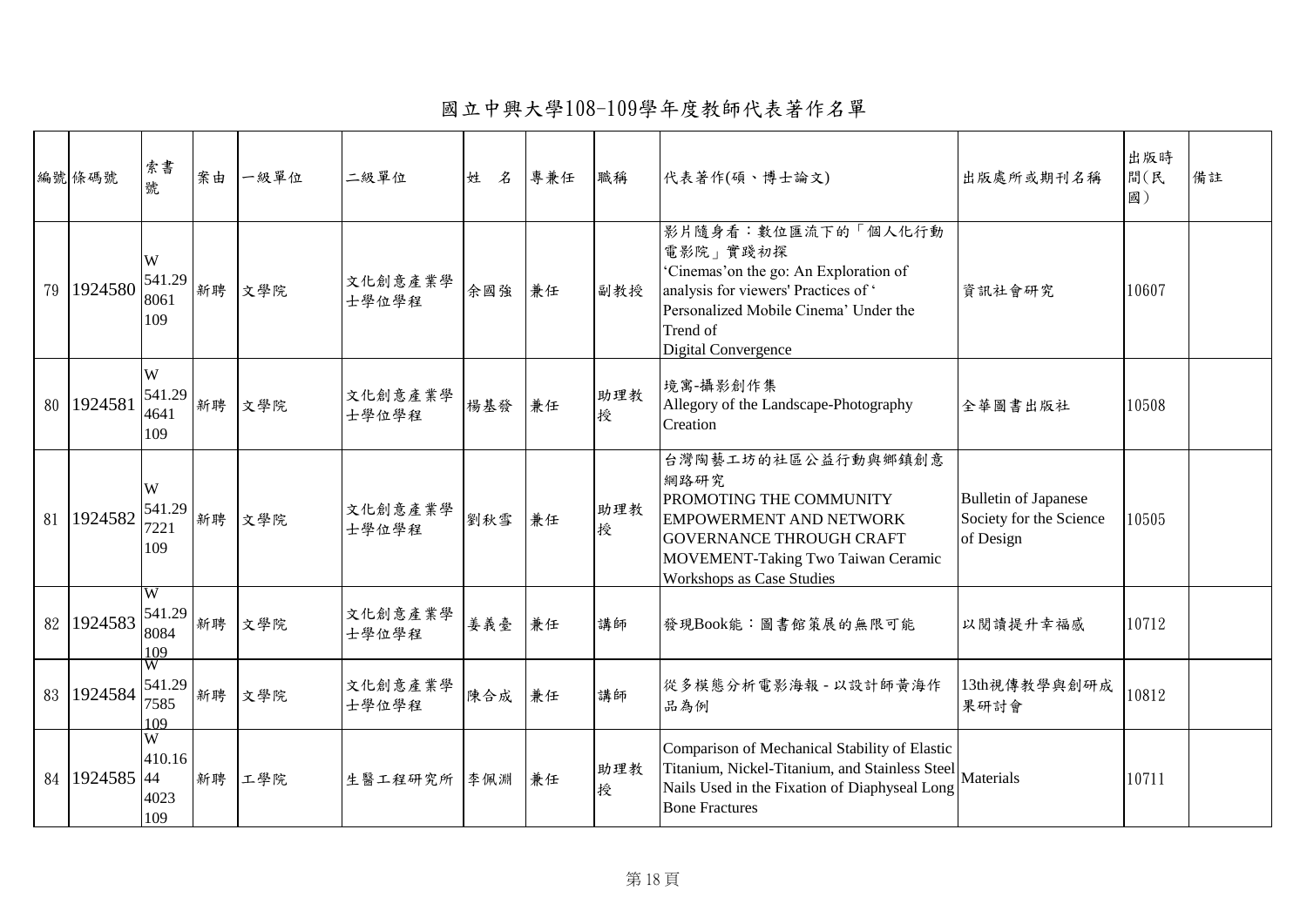國立中興大學108-109學年度教師代表著作名單

|    | 編號條碼號        | 索書<br>號                    | 案由 | 一級單位          | 二級單位             | 姓<br>名 | 專兼任 | 職稱       | 代表著作(碩、博士論文)                                                                                                                                                                                                    | 出版處所或期刊名稱                              | 出版時<br>間(民<br>國) | 備註   |
|----|--------------|----------------------------|----|---------------|------------------|--------|-----|----------|-----------------------------------------------------------------------------------------------------------------------------------------------------------------------------------------------------------------|----------------------------------------|------------------|------|
| 85 | 1924586      | W<br>360.29<br>4412<br>109 | 新聘 | 生命科學院         | 基因體暨生物資<br>訊學研究所 | 林聖皓    | 兼任  | 助理教<br>授 | 慢性阻塞肺病及其共病症於社區型型肺炎<br>風險之影響<br>The effect of COPD and its comorbidities on<br>the risk of community acquired pneumonia                                                                                          | 國立中興大學                                 | 105.11           | 博士論文 |
|    | 86 1924587   | W<br>387.7<br>2245<br>109  | 新聘 | 農業暨自然資<br>源學院 | 昆蟲學系             | 樂大春    | 專任  | 副教授      | 從針狀到片狀:毛點類產卵器的總體型態<br>,術語及演化趨勢<br>From lanceolate to plate-like: gross<br>morphology, terminology, and evolutionary<br>trends of the trichophoran ovipositor                                                    | Arthropod Structure and<br>Development | 10902            |      |
| 87 | 1924588      | W 368<br>0089<br>109       | 新聘 | 農業暨自然資<br>源學院 | 生物科技學研究<br>所     | 童鈺棠    | 專任  | 助理教<br>授 | 睡眠剝奪降低高強度運動引起肌肉損傷的<br>恢復能力-以動物研究<br>Sleep deprivation reduces the recovery of<br>muscle injury induced by high-<br>intensity exercise in a mouse model                                                          | <b>Life Sciences</b>                   | 10809            |      |
|    | 88 1924589   | W 319<br>4434<br>109       | 新聘 | 理學院           | 應用數學系            | 蔡鴻旭    | 專任  | 教授       | 運用支持向量機與多項臉部特徵融合之臉<br>部表情辨識<br>Facial expression recognition using a<br>combination of multiple facial features and                                                                                             | <b>Soft Computing</b>                  | 10707            |      |
| 89 | 1924590 0716 | W 319<br>109               | 新聘 | 理學院           | 應用數學系            | 郭至恩    | 專任  | 助理教<br>授 | 基於睡眠眼電訊號與精細複合多尺度熵分<br>析的短時間失眠偵測系統<br>A Short-Time Insomnia Dwtection System<br>Based on Sleep EOG With RCMSE Analysis                                                                                           | <b>IEEE</b> Access                     | 10904            |      |
|    | 90 1924591   | W 446<br>4431<br>109       | 新聘 | 工學院           | 機械工程學系           | 黄宜正    | 專任  | 教授       | 利用以特徵為基礎之廣義類神經網路與基<br>因演算法進行晶圓取放機器手臂效能之信<br>心值計算<br>Labeling Confidence Values for Wafer-<br>Handling Robot Arm Performance Using a<br>Feature-Based General Regression Neural<br>Network and Genetic Algorithm | <b>Applied Sciences-Basel</b>          | 10810            |      |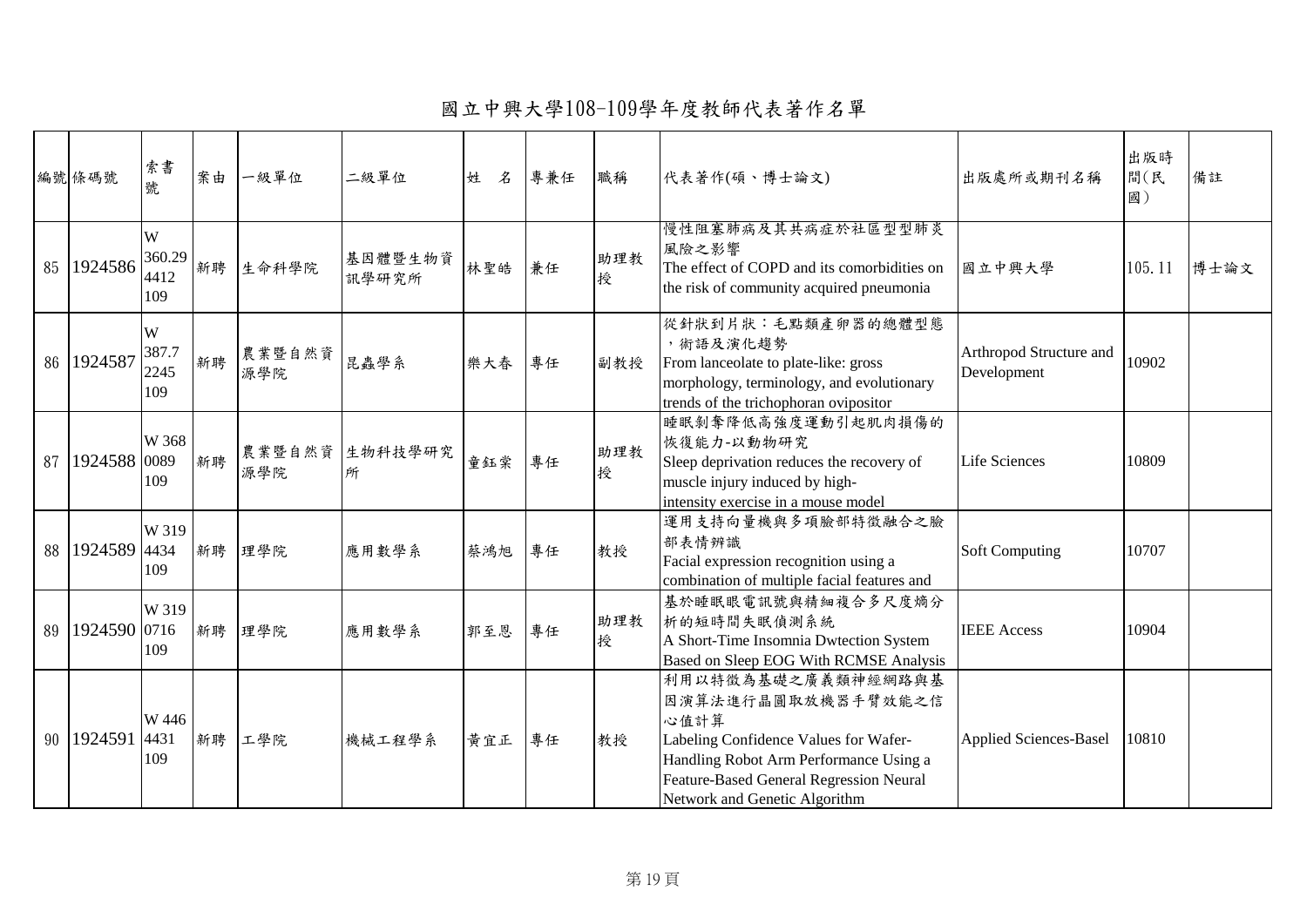國立中興大學108-109學年度教師代表著作名單

|    | 編號條碼號               | 索書<br>號              | 案由 | 一級單位 | 二級單位        | 姓<br>名 | 專兼任         | 職稱       | 代表著作(碩、博士論文)                                                                                                                                                                           | 出版處所或期刊名稱                                  | 出版時<br>間(民<br>國) | 備註   |
|----|---------------------|----------------------|----|------|-------------|--------|-------------|----------|----------------------------------------------------------------------------------------------------------------------------------------------------------------------------------------|--------------------------------------------|------------------|------|
|    | 91   1924592        | W 441<br>1151<br>109 | 新聘 | 工學院  | 土木工程學系      | 張惠雲    | 專任          | 教授       | 高強度螺栓與焊接併用鋼構件接合行為研<br>究<br>A Study on Behavior of Steel Joints that                                                                                                                    | Steel and Composite<br><b>Structures</b>   | 10805            |      |
|    | 92   1924593   4404 | W 441<br>109         | 新聘 | 工學院  | 土木工程學系      | 黄謝恭    | 專任          | 助理教<br>授 | 訊號分解與特徵萃取技術:應用於敏感設<br>備之減、避震<br>Signal Decomposition and Feature Extraction   國立臺灣大學<br>Techniques: Application to Seismic Mitigation<br>of Vibration-sensitive Equipment              |                                            | 10806            | 博士論文 |
|    | 93   1924594   4411 | W 460<br>109         | 新聘 | 工學院  | 化學工程學系      | 林玠廷    | 專任          | 助理教<br>授 | 證明長鏈基酸添加劑可填補鈣鈦礦表面缺<br>陷致使其未封裝太陽能電池之光穩定性提<br>升<br>Evidence for surface defect passivation as the<br>origin of the remarkable photostability of<br>unencapsulated perovskite solar cells | <b>Journal of Materials</b><br>Chemistry A | 10802            |      |
|    | 94 1924595 3843     | W 495<br>109         | 新聘 | 管理學院 | 會計學系        | 游柏祥    | 專任          | 助理教<br>授 | 管理當局預測修正對於供應鏈成員資本支<br>出的影響<br>The Effect of Forecast Revision on Capital<br>Investment along the Supply Chain                                                                          | 國立政治大學                                     | 10901            | 博士論文 |
|    | 95   1924596   2124 | W 578<br>109         | 新聘 | 法政學院 | 國際政治研究所 盧信吉 |        | 專案<br>(一般型) | 助理教<br>授 | 半島「無核化」進程之美中朝三邊互動<br>Denuclearization of the Korean Peninsula:<br><b>US-China-DPRK</b> Interactions                                                                                    | 國立中興大學                                     | 10801            | 博士論文 |
|    | 1924597 3702-2      | W 820<br>109         |    |      |             |        |             |          | 仙鄉、淨土、山水-論組齊梁詩的詠物模式<br>與空間書寫                                                                                                                                                           | 文與哲                                        | 10906            |      |
| 96 |                     |                      | 升等 | 文學院  | 中國文學系       | 祁立峰    | 專任          | 教授       | 想像之城:南朝詩歌中的洛陽長安書寫及<br>其文化意涵                                                                                                                                                            | 國文學報                                       | 10706            |      |
|    |                     |                      |    |      |             |        |             |          | 天險悠悠:六朝辭賦中的江海書寫與國家<br>想像                                                                                                                                                               | 清華中文學報                                     | 10506            |      |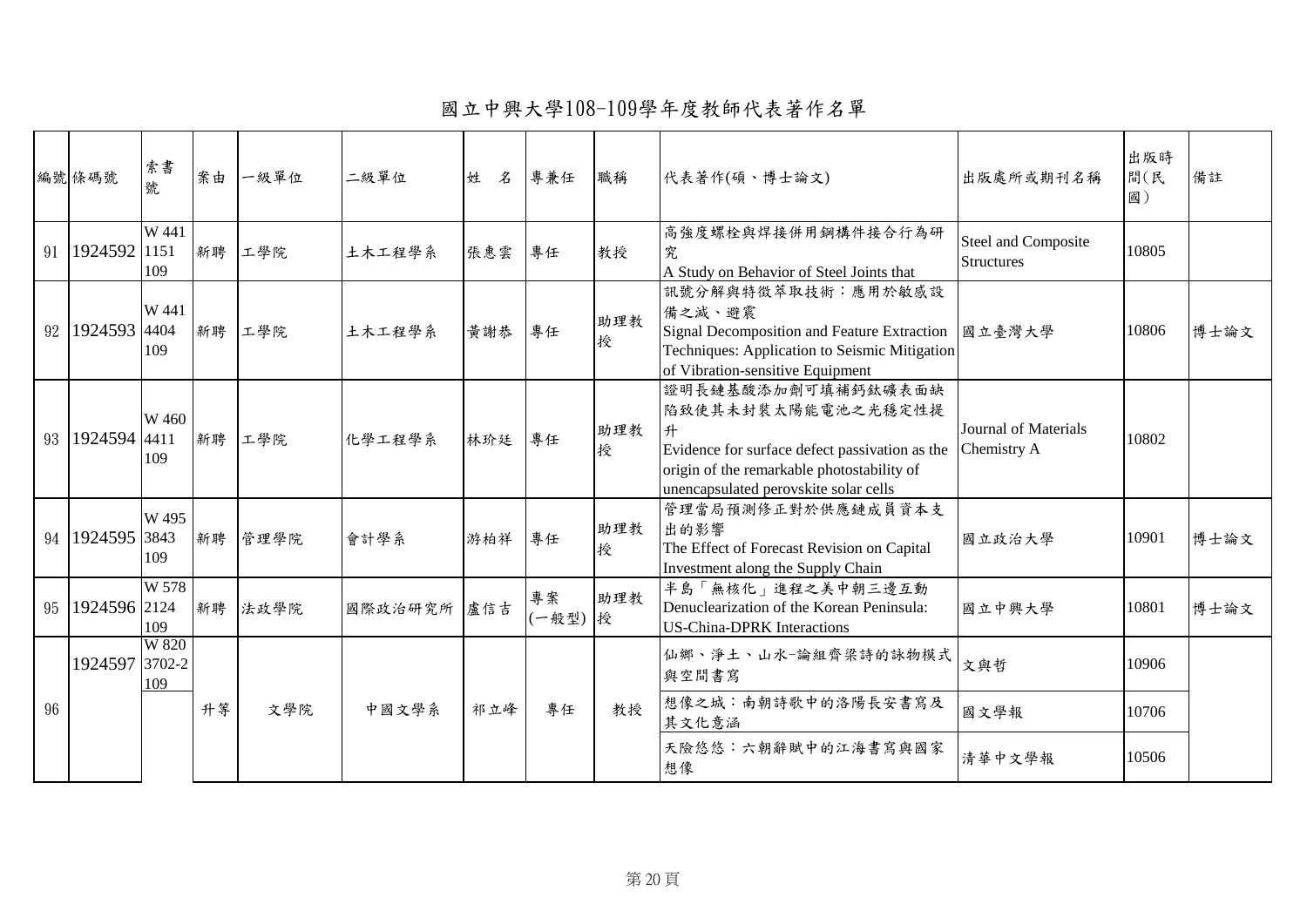國立中興大學108-109學年度教師代表著作名單

|    | 編號條碼號          | 索書<br>號                         | 案由 | 一級單位          | 二級單位            | 姓<br>名 | 專兼任 | 職稱  | 代表著作(碩、博士論文)                                                                                                                                               | 出版處所或期刊名稱                                                                             | 出版時<br>間(民<br>國) | 備註 |
|----|----------------|---------------------------------|----|---------------|-----------------|--------|-----|-----|------------------------------------------------------------------------------------------------------------------------------------------------------------|---------------------------------------------------------------------------------------|------------------|----|
| 97 | 1924598 0439-2 | W 805<br>109                    | 升等 | 文學院           | 外國語文學系          | 謝心怡    | 專任  | 副教授 | 「伊莉莎白女王崇拜」與約翰·黎里的宮<br>廷喜劇:《莎芙與費歐》及《嘎樂媞亞》<br>John Lyly's Sappho and Phao From Light                                                                         | Ex-position                                                                           | 10906            |    |
|    |                |                                 |    |               |                 |        |     |     | John Lyly's Galatea: Memes, Cross-Dressing,<br>and Likeness                                                                                                | <b>EURAMERICA</b>                                                                     | 10903            |    |
|    | 98 1924599     | W<br>430.16<br>0446-3<br>109    | 升等 | 農業暨自然資<br>源學院 | 國際農企業學士<br>學位學程 | 謝奇明    | 專任  | 教授  | 社會支持對壓力-健康關係之影響:以軍職<br>人員為例之性別比較分析<br>Effects of Social Support on the Stress-Health<br>Relationship: Gender Comparison among<br><b>Military Personnel</b> | <b>International Journal of</b><br><b>Environmental Research</b><br>and Public Health | 10804            |    |
|    | 99   1924600   | W<br>430.16<br>7511-2<br>109    | 升等 | 農業暨自然資<br>源學院 | 國際農企業學士<br>學位學程 | 陳玟瑾    | 專任  | 副教授 | 葡萄園地被植物對兩種新尼古丁類農藥消<br>散之影響<br>Effect of growing groundcover plants in a<br>vineyard on dissipation of two neonicotinoid                                    | Sustainability                                                                        | 10802            |    |
|    | 100 1924601    | W<br>432.5<br>14498-2 丹等<br>109 |    | 農業暨自然資<br>源學院 | 生物產業機電工<br>程學系  | 蔡燿全    | 專任  | 副教授 | 用於旋轉機構之非接觸磁性懸臂式壓電能<br>量收集器<br>Non-contact magnetic cantilever-type<br>piezoelectric energy harvester for rotational                                        | Microelectronic<br>Engineering                                                        | 10702            |    |
|    | 101 1924602    | W<br>431.2<br>14727-2 升等<br>109 |    | 農業暨自然資<br>源學院 | 應用經濟學系          | 胡吳岳    | 專任  | 副教授 | 董事會女性成員對執行企業社會責任廠商<br>內部控制之中介影響<br>Does women on board affect the socially<br>responsible firms' effectiveness of internal<br>control?                     | <b>Applied Economics</b>                                                              | 10907            |    |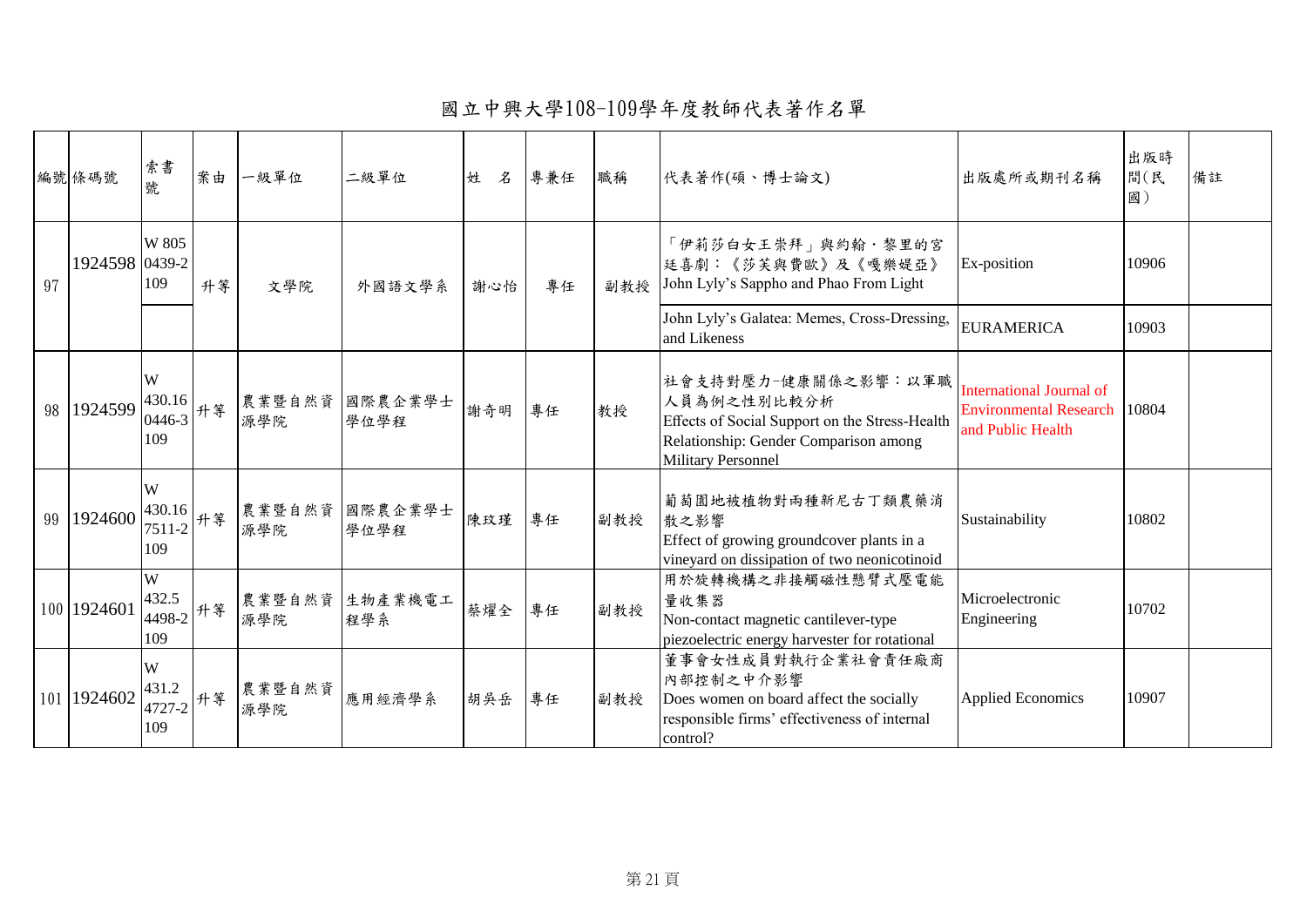國立中興大學108-109學年度教師代表著作名單

| 編號條碼號                 | 索書<br>號                   | 案由 | 一級單位 | 二級單位        | 姓<br>名 | 專兼任 | 職稱  | 代表著作(碩、博士論文)                                                                                                                                                                                                           | 出版處所或期刊名稱                                           | 出版時<br>間(民<br>國) | 備註 |
|-----------------------|---------------------------|----|------|-------------|--------|-----|-----|------------------------------------------------------------------------------------------------------------------------------------------------------------------------------------------------------------------------|-----------------------------------------------------|------------------|----|
| 102 1924603 4440-3 升等 | W 340<br>109              |    | 理學院  | 化學系         | 林柏亨    | 專任  | 教授  | 利用硝基酚鹽螯合劑上不同的取代基來影<br>響三角形鏑單分子磁鐵的能量障壁<br>Influence of Energy Barriers in Triangular<br><b>Dysprosium Single-Molecule Magnets</b><br>through Different Substitutions on a<br>Nitrophenolate-Type Coligand               | Inorganic Chemistry                                 | 10709            |    |
| 103 1924604 1710-2 升等 | W 319<br>109              |    | 理學院  | 應用數學系       | 鄧君豪    | 專任  | 副教授 | 以逐次積分和低秩修正求極座標中擬譜微<br>分運算子之逆矩陣<br>Inverse matrices for pseudospectral<br>differentiation operators in polar coordinates<br>by stepwise integrations and low-rank updates                                               | <b>Applied Numerical</b><br>Mathematics             | 10810            |    |
| 104 1924605 0146-3 升等 | W 319<br>109              |    | 理學院  | 應用數學系       | 顏增昌    | 專任  | 副教授 | 具有暖備用機器和不完全復原的四個重試<br>系統之成本效益分析<br>Cost benefit analysis of four retrial systems<br>with warm standby units and imperfect                                                                                              | <b>Reliability Engineering</b><br>and System Safety | 10905            |    |
| 105 1924606 4633-3 升等 | W 460<br>109              |    | 工學院  | 化學工程學系      | 楊宏達    | 專任  | 教授  | 仿章魚自組裝奈米吸盤陣列於乾式/濕式附<br>著研究<br>Octopus-Inspired Assembly of Nanosucker<br>Arrays for Dry/Wet Adhesion                                                                                                                   | <b>ACS Nano</b>                                     | 10604            |    |
| 106 1924607           | W 471<br>1016-2 升等<br>109 |    | 工學院  | 精密工程研究所 王致喨 |        | 專任  | 副教授 | 原子層沉積技術製備染料敏化太陽能電池<br>之高催化活性軟性碳布對電極<br>Achieving a superior electrocatalytic activity<br>of carbon cloth via atomic<br>layer deposition as a flexible counter electrode<br>for efficient dye-sensitized<br>solar cells | Journal of Power<br>Sources                         | 10905            |    |
| 107 1924608 4412-2 升等 | W 441<br>109              |    | 工學院  | 土木工程學系      | 黃建維    | 專任  | 副教授 | 建立漢堡輪跡試驗抗水侵害及抗車轍指標<br>與分析方法<br>Establishing Indicators and an Analytic<br>Method for Moisture Susceptibility and<br>Rutting Resistance Evaluation Using a                                                              | materials                                           | 10907            |    |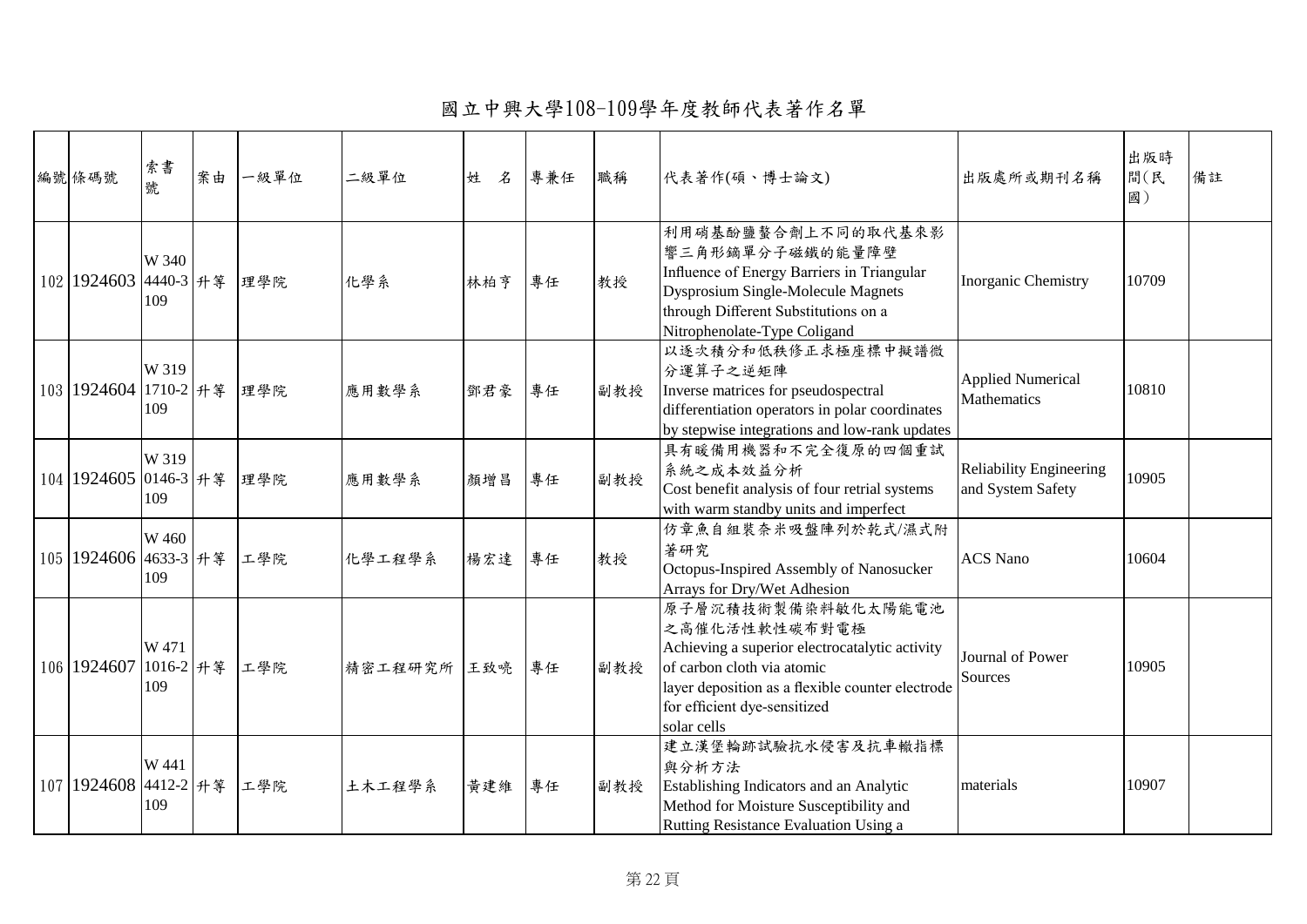國立中興大學108-109學年度教師代表著作名單

| 編號條碼號                 | 索書<br>號                           | 案由 | 一級單位                        | 二級單位          | 姓<br>名 | 專兼任 | 職稱  | 代表著作(碩、博士論文)                                                                                                                                                                                                                             | 出版處所或期刊名稱                                                           | 出版時<br>間(民<br>國) | 備註 |
|-----------------------|-----------------------------------|----|-----------------------------|---------------|--------|-----|-----|------------------------------------------------------------------------------------------------------------------------------------------------------------------------------------------------------------------------------------------|---------------------------------------------------------------------|------------------|----|
| 108 1924609           | W<br>440.3<br>$14433-2$ 升等<br>109 |    | 工學院                         | 材料科學與工程<br>學系 | 薛涵宇    | 專任  | 副教授 | 指紋啟發之具對稱皺褶排列的彈性體表面<br>應用於等向性乾式黏著<br>Symmetrical Wrinkles in Single-Component<br>Elastomers with Fingerprint-Inspired Robust<br>Isotropic Dry Adhesive Capabilities                                                                       | <b>ACS</b> Applied Materials<br>& Interfaces                        | 10905            |    |
|                       | W 360<br>109                      |    | 109 1924610 4421-3 升等 生命科學院 | 生命科學系         | 黄皓瑄    | 專任  | 教授  | 阿拉伯芥RTNLB4蛋白質參與農桿菌感染<br>過程和由 VirB2胜肽所誘發植物防禦反映<br>Arabidopsis RETICULON-LIKE4 (RTNLB4) IJMS<br>protein participates in Agrobacterium<br>infection and VirB2 peptide-induced plant                                                         |                                                                     | 10903            |    |
| 110 1924611           | W<br>437.2<br>$1054-3$ 升等<br>109  |    | 獸醫學院                        | 獸醫學系          | 王咸棋    | 專任  | 教授  | 在犬以isoflurane or propofol麻醉中對<br>cisatracurium的神經肌肉阻斷之增強效果<br>Comparison of the neuromuscular blocking<br>effects of cisatracurium during isoflurane or<br>propofol anesthesia in dogs                                                   | Vet Anaesth Analg                                                   | 10907            |    |
| 111 1924612           | W<br>437.2<br>$1087-2$ 升等<br>109  |    | 獸醫學院                        | 獸醫學系          | 賈敏原    | 專任  | 副教授 | 以豬隻動物實驗評估減毒活毒之豬生殖與<br>呼吸道病毒對異源性第三譜系高毒力病毒<br>株之保護之效果<br>Evaluation of a type 2 modified live porcine<br>reproductive and respiratory syndrome vaccine<br>against heterologous challenge of a lineage 3<br>highly virulent isolate in pigs | PeerJ                                                               | 10903            |    |
| 112 1924613 4488-3 升等 | W 494<br>109                      |    | 管理學院                        | 企業管理學系        | 林谷合    | 專任  | 教授  | 組織間關係、國際市場導向與海外績效間<br>非線性關係探討:國際化與學習導向之干<br>擾效果<br>International networking in dynamic<br>internationalization capability: the moderating<br>role of absorptive capacity                                                                 | <b>Total Quality</b><br>Management & Business   10809<br>Excellence |                  |    |